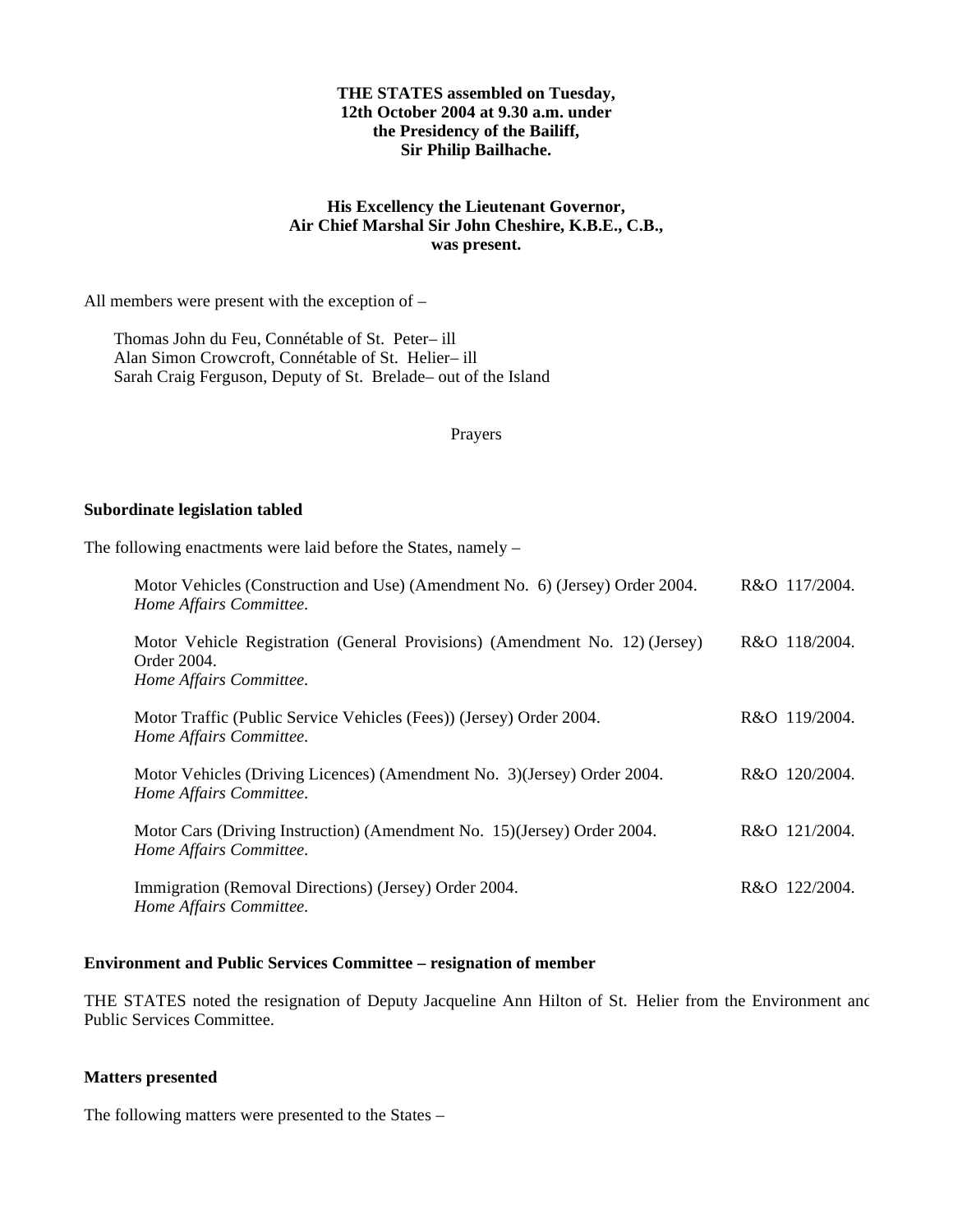| Public and private sector construction workflow projections.<br>Presented by the Economic Development Committee.                                                                                                          | R.C.45/2004.                  |
|---------------------------------------------------------------------------------------------------------------------------------------------------------------------------------------------------------------------------|-------------------------------|
| Manpower survey as at 30th June 2004.<br>Presented by the Economic Development Committee.                                                                                                                                 | R.C.46/2004.                  |
| Fields 519, 520, 521, 524, 527 and 528, Trinity – rescindment of planning permit<br>$(P.74/2004)$ – comments – addendum.<br>Presented by the Finance and Economics Committee.                                             | P.74/2004. Com.<br>$(2)$ Add. |
| Fields 519, 520, 521, 524, 527 and 528, Trinity – rescindment of planning permit P.74/2004. Com.<br>$(P.74/2004)$ – comments.<br>Presented by the Environment and Public Services Committee.                              | (3)                           |
| Car parking charges: allocation of additional income to the funding of transport<br>initiatives $(P.147/2004)$ – amendments $(P.147/2004$ Amd.)– comments.<br>Presented by the Finance and Economics Committee.           | P.147/2004.<br>Amd.Com.       |
| Car parking charges: allocation of additional income to the funding of transport<br>initiatives $(P.147/2004)$ – amendments $(P.147/2004$ Amd.)– comments.<br>Presented by the Environment and Public Services Committee. | P.147/2004.<br>Amd.Com. $(2)$ |
| Bus Service: rescindment of decisions relating to concessionary fares and adult<br>fares after 8.00 p.m. $(P.150/2004)$ - comments.<br>Presented by the Finance and Economics Committee.                                  | P.150/2004.<br>Com.           |
| Bus Service: rescindment of decisions relating to concessionary fares and adult<br>fares after 8.00 p.m. (P.150/2004)– comments.<br>Presented by the Environment and Public Services Committee.                           | P.150/2004.<br>Com.(2)        |
| Jersey Telecom Limited: special tariffs for senior citizens (P.167/2004) –<br>comments.<br>Presented by the Finance and Economics Committee.                                                                              | P.167/2004.<br>Com.           |
| Jersey Telecom Limited: special tariffs for senior citizens (P.167/2004) –<br>comments.<br>Presented by the Economic Development Committee.                                                                               | P.167/2004.<br>Com.(2)        |
| The following matters were presented on 5th October 2004 –                                                                                                                                                                |                               |
| Jersey Advisory and Conciliation Service: Board members' report and financial<br>statements for 2003.<br>Presented by the Employment and Social Security Committee.                                                       | R.C.44/2004.                  |
| Draft Public Holidays and Bank Holidays (Jersey) Act 200- (P.56/2004): P.56/2004. Com.<br>comments.<br>Presented by the Economic Development Committee.                                                                   |                               |

THE STATES ordered that the said reports be printed and distributed.

## **Matters noted – land transactions**

THE STATES noted an Act of the Finance and Economics Committee dated 30th September 2004, showing that, in pursuance of Standing Orders relating to certain transactions in land, the Committee had approved –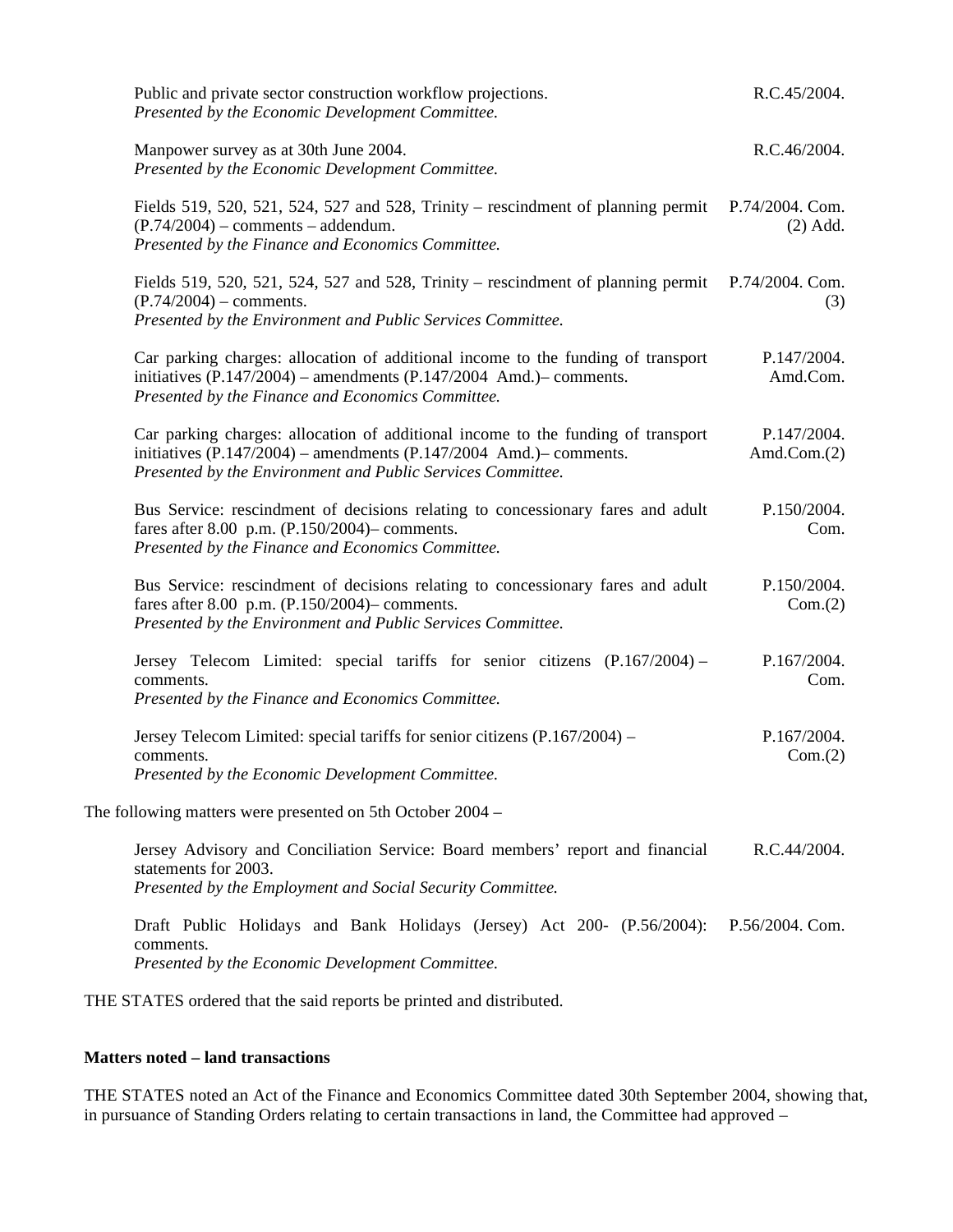- (a) as recommended by the Environment and Public Services Committee, the entering into of a Deed of Arrangement with La Rocque Plant Hire Limited in order to redefine the northern boundary of the property known as "Clairval", La Grande Route de St. Clement, St. Clement and to widen the adjacent footpath, with the acquisition by the public of an area of land (measuring 17.06 square metres) for  $\epsilon$ consideration of  $\pounds 10$ , on the basis that the company would undertaken all construction works (to include the demolition and reconstruction of a granite wall) and also the reinstatement of the original pavement and the preparation and tarmacking of the area to be acquired by the public, and with the Committee to meet both parties' reasonable legal and professional costs arising from the transaction;
- (b) as recommended by the Environment and Public Services Committee, the undermentioned leases in respect of Beresford House, Bellozanne Road, St. Helier –
	- (i) to Holl Cameron, the lease of the ground floor accommodation (totalling 1,446 square feet plus storage and four car parking spaces) – for a period of nine years on a tenant's internal repairing basis, to be deemed to have commenced from 7th August 2004, at an initial annual rent of £23,000, with a rent-free period of four months in order to reflect internal fitting-out to upgrade the standard of accommodation, with open market rent reviews and mutual break options at three-yearly intervals; and
	- (ii) to The Beresford Group, the lease of the first floor accommodation (totalling 1,449 square feet plus six car parking spaces) – for a period of nine years, to be deemed to have commenced from 7th August 2004, at an annual rent of £21,025, with a rent-free period of four months in order to reflect internal fitting-out to upgrade the standard of accommodation, with open market rent reviews and mutual break options at three-yearly intervals – the agreement to be co-terminus with the lease for the ground floor of the premises;

 both leases to be subject to guarantor agreements from the Directors of the respective companies, and on the basis that each party would be responsible for its own legal and professional costs arising from the transaction.

#### **Matters noted – acceptance of tender**

THE STATES noted an Act of the Finance and Economics Committee dated 30th September 2004, showing that, in pursuance of Rule 5 of the Public Finances (General) (Jersey) Rules 1967, as amended, the Committee had noted that the Housing Committee had accepted the lowest tender received in respect of Phase 1A of the proposed redevelopment of the Le Squez Estate, St. Clement, namely that submitted by Hacquoil and Cook in the sum of £2,720,507.65 in a contract period of 41 weeks.

## **Matters lodged**

The following matters were lodged "au Greffe" –

| Machinery of Government Reform: composition and election of the States<br>Assembly $(P.151/2004)$ – amendments $(P.151/2004$ Amd.)– amendments.<br>Presented by Deputy M.F. Dubras of St. Lawrence. | P.151/2004.<br>Amd.Amd.   |
|-----------------------------------------------------------------------------------------------------------------------------------------------------------------------------------------------------|---------------------------|
| Machinery of Government Reform: composition and election of the States<br>Assembly $(P.151/2004)$ – second amendments.<br>Presented by Deputy M.F. Dubras of St. Lawrence.                          | P.151/2004.<br>Amd. $(2)$ |
| Draft Dogs (Licence Duty) (Jersey) Regulations 200-.<br>Presented by the Legislation Committee.                                                                                                     | P.169/2004.               |
| Bellozanne Scrap Metal Yard, Bellozanne Valley, St. Helier: lease to Picot and                                                                                                                      | P.170/2004.               |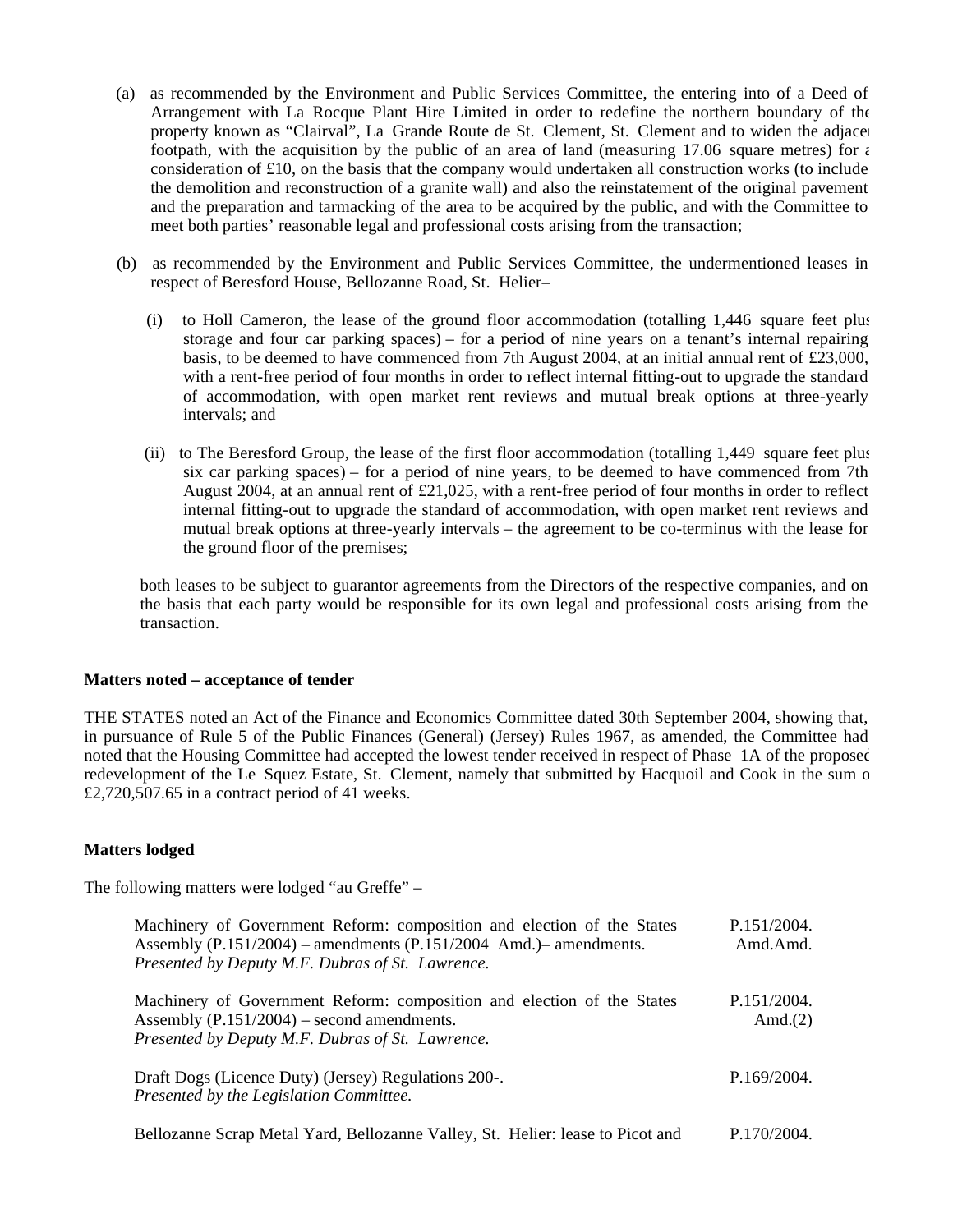Rouille Limited. *Presented by the Environment and Public Services Committee.*

| Bellozanne Scrap Metal Yard, Bellozanne Valley, St. Helier: lease to Picot and<br>Rouille Limited $(P.170/2004)$ – amendment.<br>Presented by Deputy R.C. Duhamel of St. Saviour, and referred to the<br><b>Environment and Public Services Committee.</b>     | P.170/2004.<br>Amd.       |
|----------------------------------------------------------------------------------------------------------------------------------------------------------------------------------------------------------------------------------------------------------------|---------------------------|
| Draft Amendment (No. 27) to the Standing Orders of the States of Jersey.<br>Presented by the Privileges and Procedures Committee.                                                                                                                              | P.171/2004.               |
| Draft Amendment (No. 27) to the Standing Orders of the States of Jersey<br>(P.171/2004): amendment.<br>Presented by Senator P.F. Routier.                                                                                                                      | P.171/2004.<br>Amd.       |
| Draft Amendment (No. 27) to the Standing Orders of the States of Jersey<br>$(P.171/2004)$ : second amendments.<br>Presented by Deputy G.C.L. Baudains of St. Clement.                                                                                          | P.171/2004.<br>Amd. $(2)$ |
| Draft Amendment (No. 27) to the Standing Orders of the States of Jersey<br>$(P.171/2004)$ : third amendments.<br>Presented by Deputy G.P. Southern of St. Helier.                                                                                              | P.171/2004.<br>Amd. $(3)$ |
| Development of a Cultural Strategy for the Island.<br>Presented by the Education, Sport and Culture Committee.                                                                                                                                                 | P.172/2004.               |
| Child Care Scheme for low income families: amendments.<br>Presented by Deputy G.P. Southern of St. Helier, and referred to the Policy<br>and Resources, Finance and Economics, Employment and Social Security, and<br>Education, Sport and Culture Committees. | P.173/2004.               |
| Jersey Post Headquarters canteen: rescindment of permission.<br>Presented by Deputy C.J. Scott Warren of St. Saviour, and referred to the<br>Environment and Public Services Committee and the Committee for Postal<br>Administration.                         | P.174/2004.               |
| Planning applications: requirement to publicize.<br>Presented by Senator P.V.F. Le Claire, and referred to the Health and Social<br>Services Committee, the Environment and Public Services Committee and the<br>Comité des Connétables.                       | P.175/2004.               |

# **Projets withdrawn under Standing Order 22(3)**

THE STATES noted that, in accordance with Standing Order 22(3), Senator Edward Philip Vibert had instructed the Greffier of the States to withdraw the following matters –

| Modernisation of Jersey's Gambling Legislation (P.62/2004): amendments.<br>Lodged: 22nd June 2004. | $P.62/2004.$ Amd. |
|----------------------------------------------------------------------------------------------------|-------------------|
| Senator E.P. Vibert.                                                                               |                   |
| Sunday Trading legislation.<br>Lodged: 1st June 2004.                                              | P.107/2004.       |
| Senator E.P. Vibert.                                                                               |                   |
| Modernisation of Jersey's Gambling Legislation: gaming devices.<br>Lodged: 22nd June 2004.         | P.123/2004.       |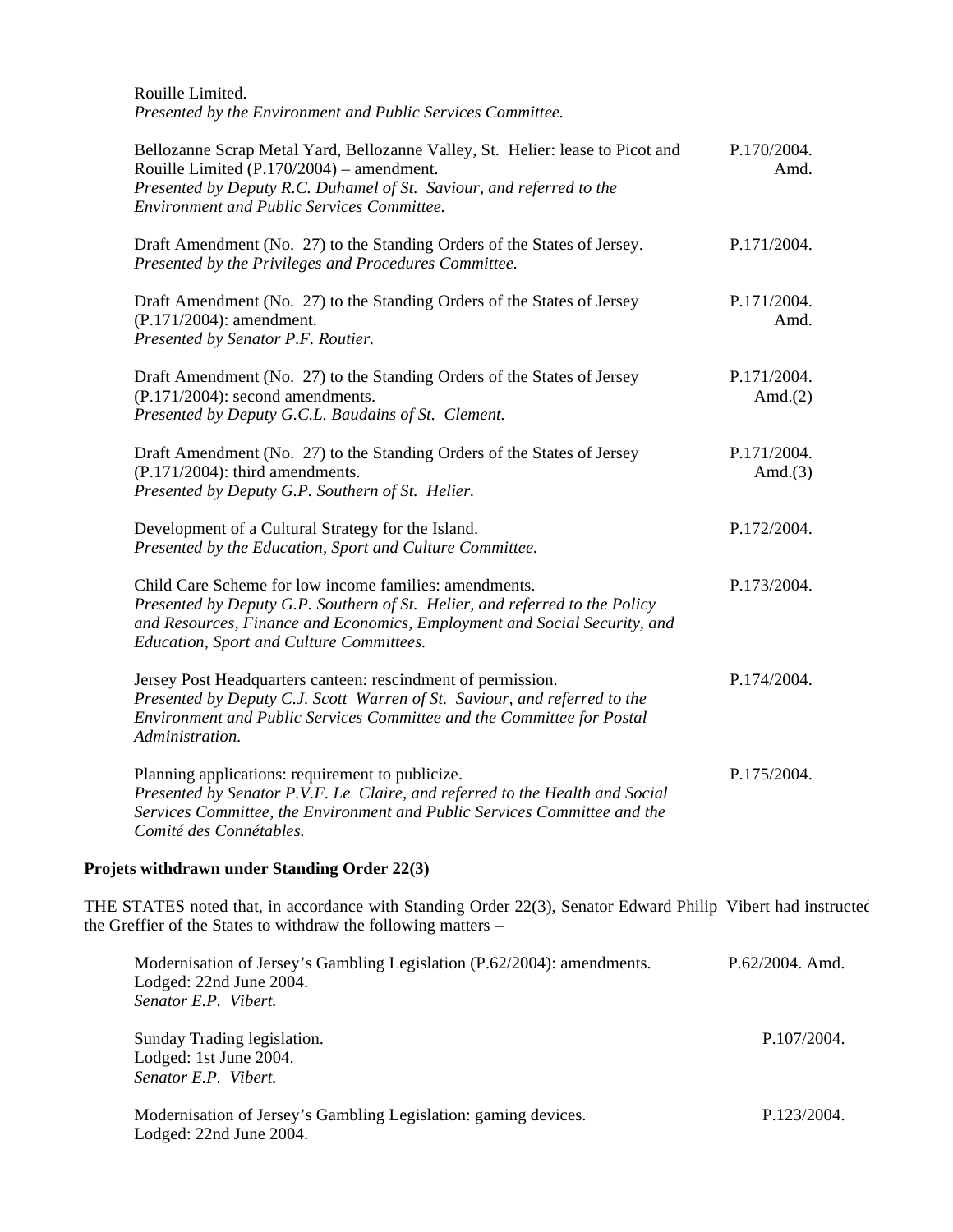*Senator E.P. Vibert.*

## **Arrangement of public business for the present meeting**

THE STATES agreed to defer consideration of the following matter set down for consideration at the present meeting to a later date –

P.138/2004.

Court and Case Costs: investigation. Lodged: 20th July 2004. *Deputy A. Breckon of St. Saviour.*

#### **Arrangement of public business for the next meeting on 26th October 2004**

THE STATES confirmed that the following matters lodged "au Greffe" would be considered at the next meeting on 26th October 2004, in the following order –

| Court and Case Costs: investigation.<br>Lodged: 20th July 2004.<br>Deputy A. Breckon of St. Saviour.                                                                                             | P.138/2004.                        |
|--------------------------------------------------------------------------------------------------------------------------------------------------------------------------------------------------|------------------------------------|
| Court and Case Costs: investigation (P.138/2004) – comments.<br>Presented: 28th September 2004.<br>Finance and Economics Committee.                                                              | P.138/2004.<br>Com.                |
| Draft Education (Revocation of Provided School) (Jersey) Regulations 200-.<br>Lodged: 28th September 2004.<br>Education, Sport and Culture Committee.                                            | P.161/2004.<br>$(re\text{-}issue)$ |
| Bellozanne Scrap Metal Yard, Bellozanne Valley, St. Helier: lease to Picot and<br>Rouille Limited.<br>Lodged: 12th October 2004.<br><b>Environment and Public Services Committee.</b>            | P.170/2004.                        |
| Bellozanne Scrap Metal Yard, Bellozanne Valley, St. Helier: lease to Picot and<br>Rouille Limited (P.170/2004) – amendment.<br>Lodged: 12th October 2004.<br>Deputy R.C. Duhamel of St. Saviour. | P.170/2004.<br>Amd.                |
| Draft Amendment (No. 27) to the Standing Orders of the States of Jersey.<br>Lodged: 12th October 2004.<br>Privileges and Procedures Committee.                                                   | P.171/2004.                        |
| Draft Amendment (No. 27) to the Standing Orders of the States of Jersey<br>(P.171/2004): amendment.<br>Lodged 12th October 2004.<br>Senator P.F. Routier.                                        | P.171/2004.<br>Amd.                |
| Draft Amendment (No. 27) to the Standing Orders of the States of Jersey<br>$(P.171/2004)$ : second amendments.<br>Lodged: 12th October 2004.<br>Deputy G.C.L. Baudains of St. Clement.           | P.171/2004.<br>Amd. $(2)$          |
| Draft Amendment (No. 27) to the Standing Orders of the States of Jersey<br>$(P.171/2004)$ : third amendments.                                                                                    | P.171/2004.<br>Amd. $(3)$          |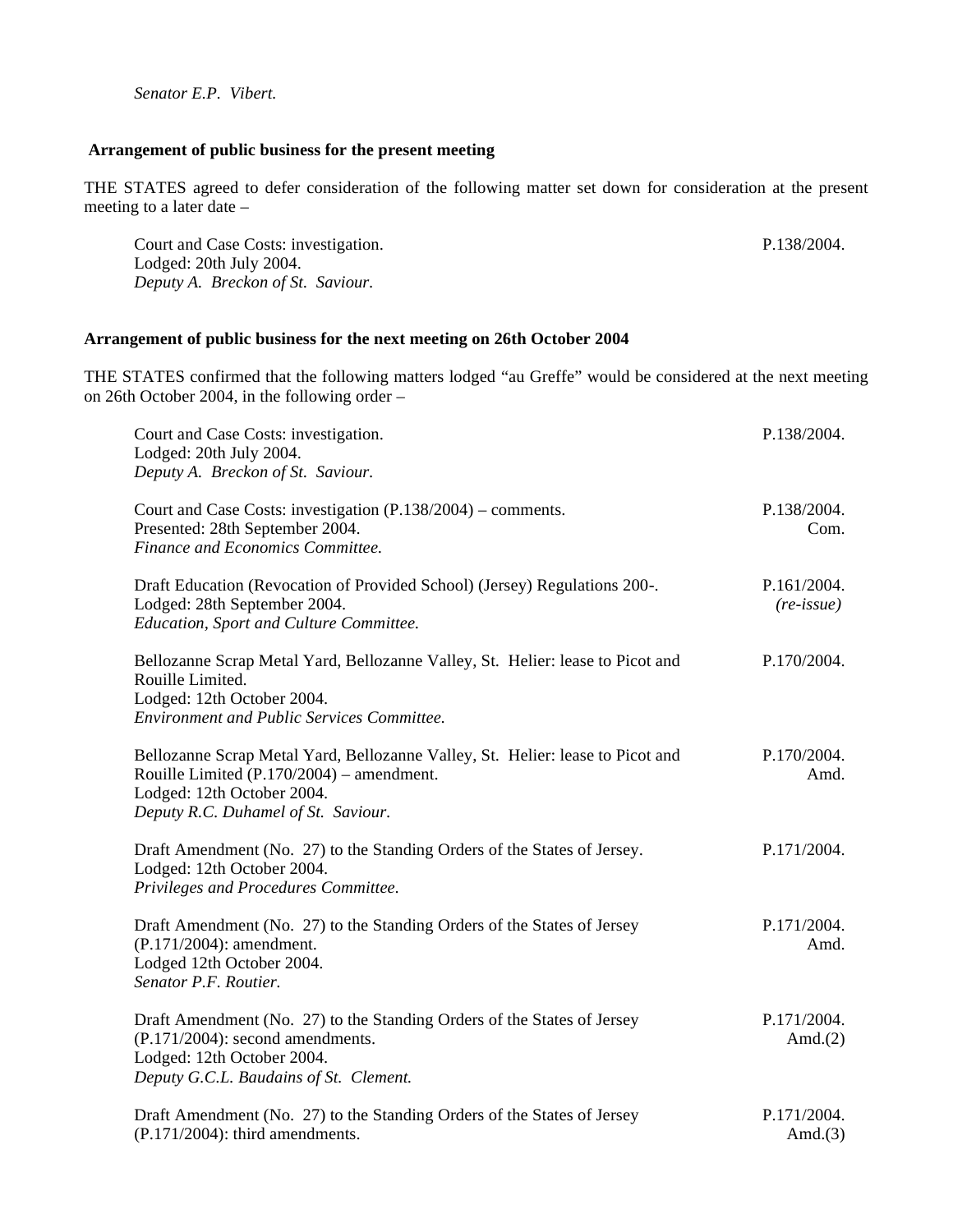Lodged: 12th October 2004. *Deputy G.P. Southern of St. Helier.*

Jersey Post Headquarters canteen: rescindment of permission. Lodged: 12th October 2004. *Deputy C.J. Scott Warren of St. Saviour.*

P.174/2004.

## **Oral questions**

Deputy Geoffrey Peter Southern of St. Helier asked the following question of the President of the Finance and Economics Committee –

 "Will the President inform members whether his proposals for the phasing out of tax allowances on households whose income is greater than £80,000 will result in marginal tax rates of 40% for some of those affected?"

Deputy Geoffrey Peter Southern of St. Helier asked the following question of the President of the Employment and Social Security Committee –

- "(a) under the provisions of Article 18 of the draft Employment Relations (Jersey) Law 200-, what actions, if any, would be regarded as 'unreasonable'? and,
- (b) under Article 5(3), what are the implications, if any, for secondary picketing in disputes involving States employees and Committees?"

The Deputy of St. John asked the following question of the President of the Policy and Resources Committee –

"How long has the Committee been aware of a cross party group of MPs wanting closer ties with the Channel Islands. Will the matter be formally notified to, or debated by the States and will the Committee return to the practice of sending Part B minutes to all members and, if not, why not?"

Deputy Roy George Le Hérissier of St. Saviour asked the following question of the President of the Education, Sport and Culture Committee –

"Would the President confirm –

- (a) whether the Lawn Block at d'Hautrée is to be demolished, and, if so, advise the estimated cost of the demolition and from what budget area funding will be made available? and,
- (b) whether independent advice has been sought regarding the viability of retaining the building and, if so, what the substance of that advice was?"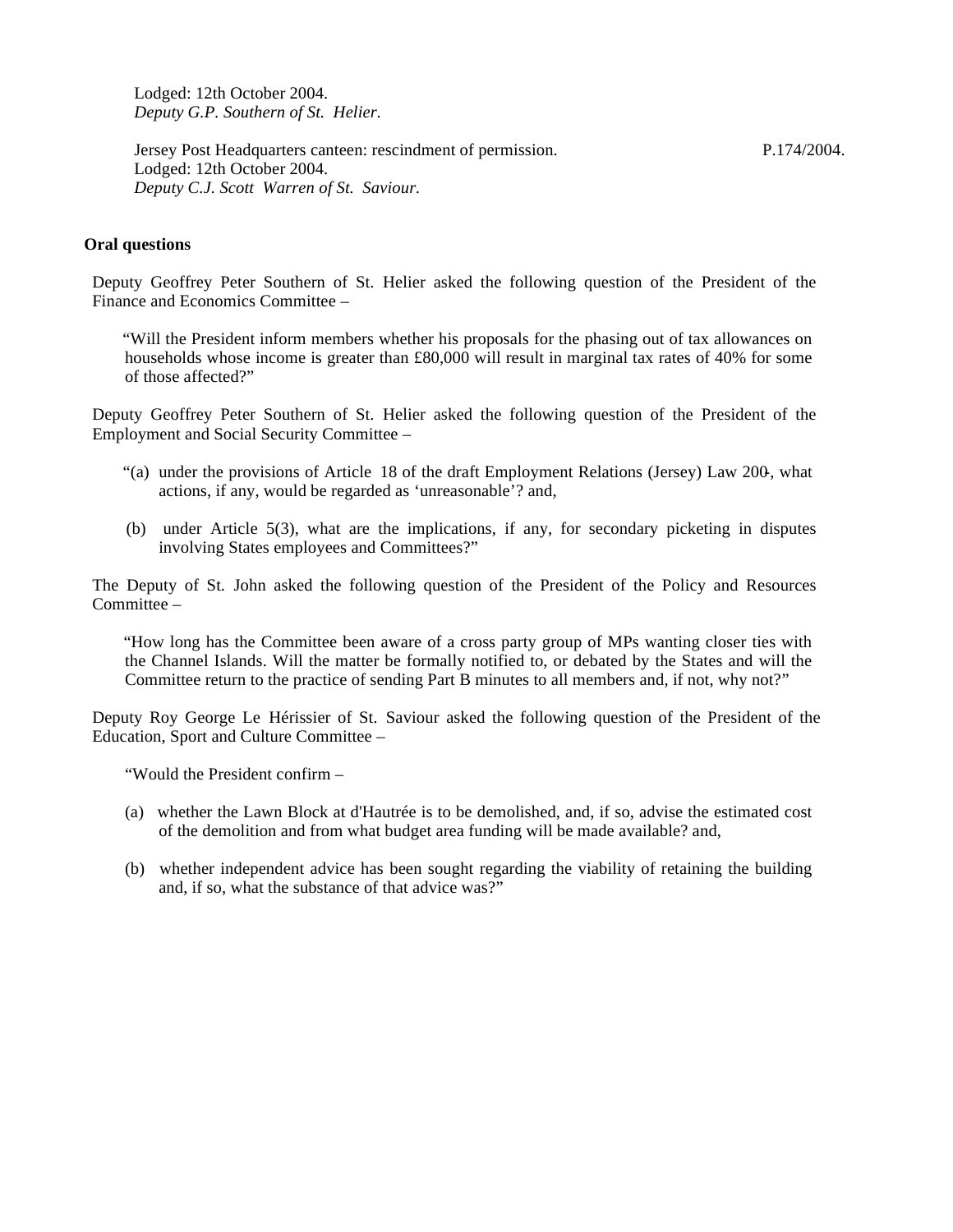Senator Paul Vincent Francis Le Claire asked the following question of the President of the Environment and Public Services Committee –

 "Would the President inform members why the Committee is conducting a series of public road shows to explain its waste strategy whilst a Shadow Scrutiny Panel is currently reviewing that strategy to assess whether or not it is the correct one for Jersey?"

Deputy Robert Charles Duhamel of St. Saviour asked the following question of the President of the Education, Sport and Culture Committee –

 "The answer to a recent written question by Deputy Southern revealed a markedly greater class size at Hautlieu than at the fee-paying colleges –

| $Year -$ |      |
|----------|------|
| 10       | 28%  |
| 11       | 17%  |
| 12       | 59%  |
| 13       | 57%. |

 Is the Committee concerned that such larger class sizes endanger academic standards? If not, why not; if so, what measures will he put in place to improve matters?"

Deputy Gerard Clifford Lemmens Baudains of St. Clement asked the following question of the President of the Environment and Public Services Committee –

- (a) Why have white lines instead of yellow lines been painted at the junction of some minor and main roads?
- (b) What is the cost of the recently installed green cycle notices in St. Helier? and,
- (c) What are the reasons for altering the traffic flow between Dumaresq Street and Sand Street thus preventing southbound traffic?"

Deputy Gerard Clifford Lemmens Baudains of St. Clement asked the following question of the President of the Home Affairs Committee –

 "Could the President confirm that the emergency services remain fully consulted about pavement, road and traffic flow alterations in St. Helier and could she further confirm that the recent changes do not cause impediment to those services?

The Deputy of St. John asked the following question of the President of the Policy and Resources Committee –

 "In light of the provisions of the Civil Service Administration (General) (Jersey) Rules 1949, does the Committee maintain a register of civil servants' business interests similar to that for States members and, if so, would the President inform members where it is kept and whether it is open to public scrutiny?"

#### **Deputy Geoffrey Peter Southern of St. Helier-- personal statement**

Deputy Geoffrey Peter Southern of St. Helier made a personal statement in the following terms –

 "On Friday 8th October 2004, I was asked to resign from the Scrutiny Panel of which I am a member by the Chairman, Deputy Dorey, on the grounds that I had leaked the conclusions of the Panel's enquiry to the media. The leak had caused some members, including the President of the Home Affairs Committee, some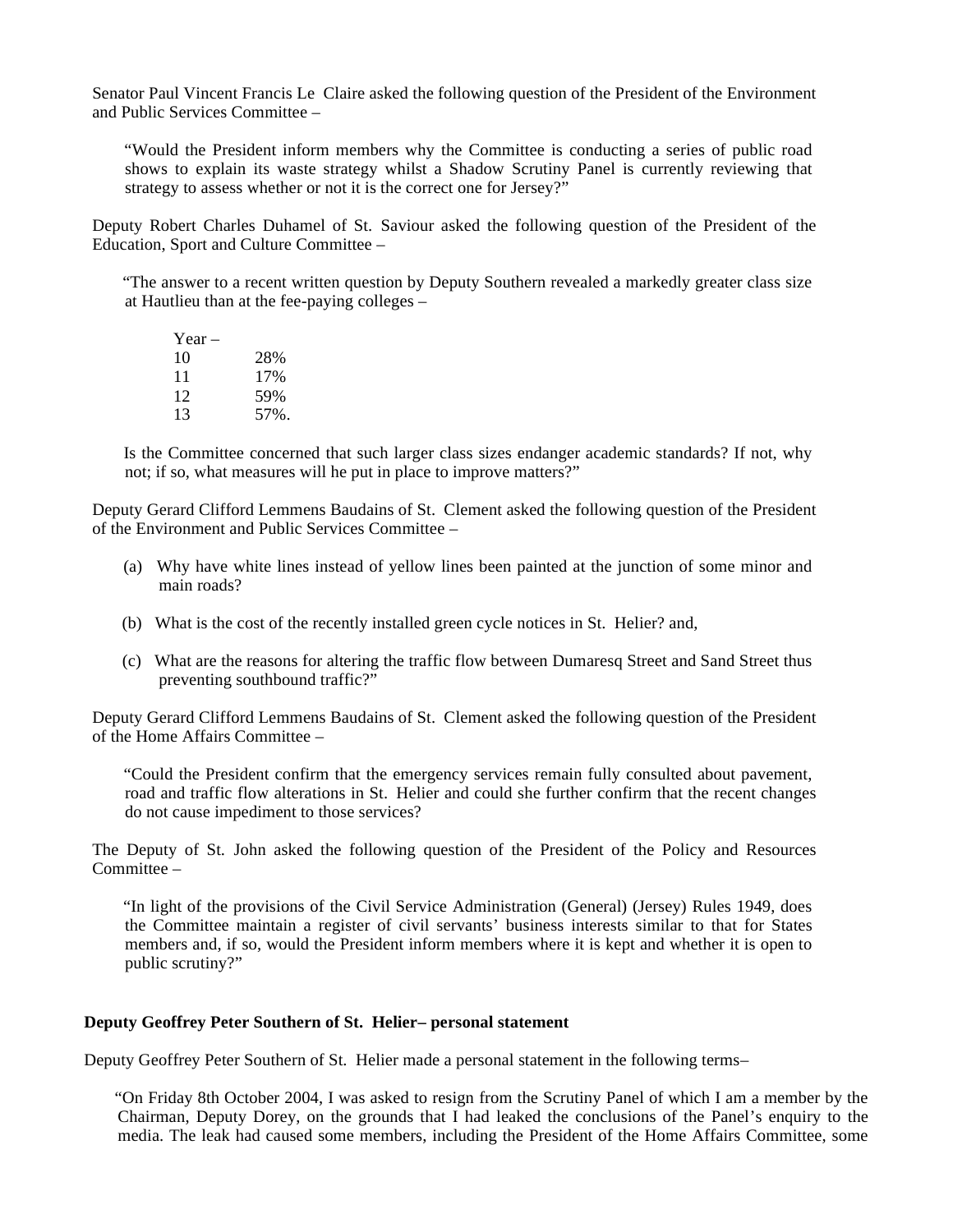difficulty as they were pressured by journalists for a response to conclusions that they had not seen.

 At the time, I denied categorically that I had been the source of the leak. I maintain that denial. I did however talk to the media about some of the issues and the evidence we had received. This evidence was taken in public and can be viewed on the Scrutiny website by any member of the press or public. It is clearly in the public domain. I repeat that I made no reference to any conclusions or recommendations, which were about to be finalised.

 When it became clear that the other members of the Panel were also persuaded that I was the source of the leak, I resigned at the Chairman's request.

 In the light of subsequent events, I make this personal statement to the Assembly because I believe this incident may have cast some doubt upon my integrity ability to work in a team, and I wish any such doubt to be removed. More importantly, however, I feel that it offers the opportunity to bring the attention of both members and the public to the major culture shift that the scrutiny process involves: a vital element is that scrutiny takes place in the public domain. Members must accustom themselves, and the public with them, to a robust engagement with an evidence-based procedure that takes place in the public domain.

 I remain a strong proponent of scrutiny, and I remain proud of the progress we have made, particularly in opening up the process of government to the public. In the light of this incident, I call on the Privileges and Procedures Committee to review its guidelines for the development of the Shadow Scrutiny process to ensure that greater openness is protected."

## **Cultural Strategy and funding arrangements for the Opera House – statement**

The President of the Education, Sport and Culture Committee made a statement in the following terms –

 "Members will see in the report and proposition, (P.172/2004), lodged today proposing a cultural strategy for the Island that the Island's cultural sector has, to date, not been adequately funded.

 The Committee received a request for help from the Directors of the Jersey Opera House Limited in September this year. For the last few weeks, the Department has been working closely with the Directors of Jersey Opera House Limited and the Jersey Arts Trust to find a solution to the financial problems which the company has encountered. The Education, Sport and Culture Committee has now agreed a solution and considers that the full background should be explained to States members and to the public.

 When the Directors of the Jersey Opera House approached us, they explained that disappointing attendances at shows this year had resulted in financial difficulties. Specifically, they expected to be in deficit at the end of 2004 and that the shortfall could be between £210,000 and £280,000. The Committee was informed that, in the absence of a financial rescue package, the Opera House would close in early October 2004.

 The Jersey Opera House receives an annual grant of £412,000 towards operating costs. The Committee has agreed to bring forward part of next year's grant funding so that the Jersey Opera House can stay open and honour its commitments for the remainder of 2004. One effect of this will be that in 2005, the Opera House will only receive the balance of the grant due for that year. It has been made abundantly clear that part of this rescue package is a determination to produce a full and realistic business plan for the future, so that the current financial difficulties should not re-occur.

 Officers of the Education, Sport and Culture Department are working closely with the Directors of the Jersey Opera House and the Jersey Arts Trust to produce this business plan in order to achieve a viable future for the Opera House.

 Members will see in the Committee's recommendations for the development of a cultural strategy for the Island a belief that a much more co-ordinated approach should be adopted for the funding and management of our cultural resources. This should ensure that the full breadth of cultural activity which the Island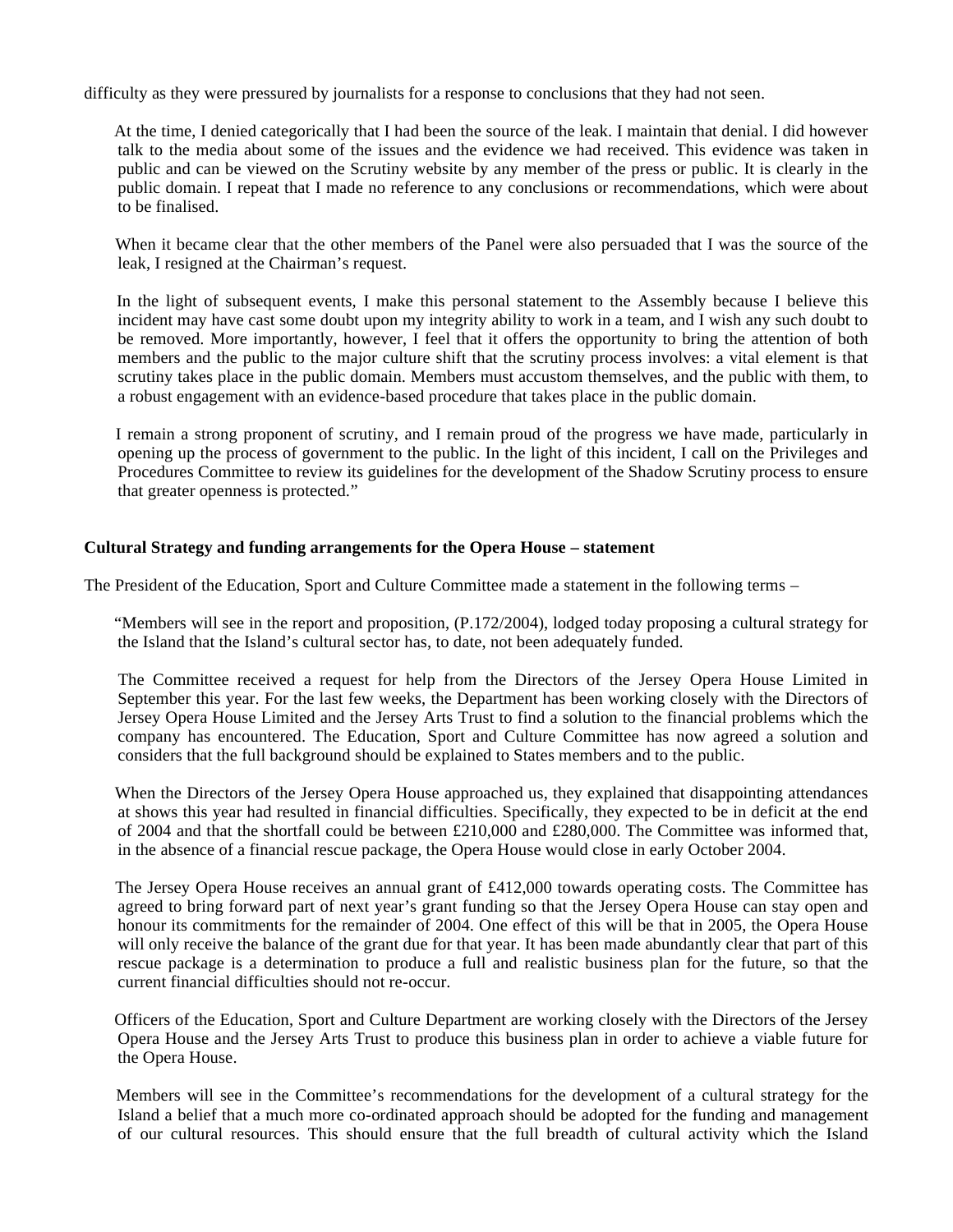currently enjoys will be secured for the future."

## **States members' conduct – statement**

The President of the Privileges and Procedures Committee made a statement in the following terms –

 "Members will know that the Privileges and Procedures Committee has been considering the matter of the comments made by Senator Edward Philip Vibert about Deputy Jacqueline Ann Hilton both on his website and in a private message sent to the Deputy which was subsequently forwarded to all members.

 I would firstly like to make it clear that, throughout its deliberations, the PPC has been conscious that the draft Code of Conduct approved by the States last year is not yet formally in force. This was made clear in the report accompanying the draft Code which stated –

 It will be necessary for appropriate amendments to be made to the Standing Orders of the States to give effect to the Code. The Privileges and Procedures Committee intends to bring forward those amendments as part of its overall review of the Standing Orders.

 Nevertheless the report went on to say that 'In the interim it is hoped that Members will regard the Code as a helpful guide to conduct albeit, at this stage, an informal one'.

 After having reviewed the case the PPC wrote to Senator E.P. Vibert on 1st October 2004 pointing out that, in the Committee's view, some of the language used in the personal communication was highly offensive and contrary to the provisions of the draft Code of Conduct which states that *'Members should at all times treat other members, officers, and members of the public with respect and courtesy and without malice, notwithstanding the disagreements on issues and policy which are a normal part of the political process'*. The PPC noted that Senator E.P. Vibert had written a letter to Deputy Hilton which had been circulated to all members on 28th September 2004. In this letter Senator Vibert apologised for the*'tone and harshness'* of his language.

 Senator Vibert has queried in the media the Committee's competence to deal with this issue. As was made abundantly clear we have no powers at this point to compel attendance of witnesses or to enforce findings. Senator Vibert made it clear that he would not attend and, while it was clearly preferable that he should attend, the Committee felt it had sufficient information to proceed. Furthermore it was prepared to accept, in the absence of Senator Vibert, that the letter of apology met its wishes.

 The issue has also been raised by Senator Vibert that the offensive words were contained in a private communication and, as such, were no business of the States. The Committee's view was that it would be bizarre if such words, which reflected seriously on a member's integrity and standing as a politician, could be excused simply by saying that they were in a private communication. Secondly, and as a recent debate has shown, and despite rulings from the Data Protection Registrar, e-mails written to individuals have been cited in the States when members considered there was an overriding issue of public interest at stake.

 The Committee informed Senator Vibert that, while the content of his website was 'robust', this was legitimate political comment, although the Committee is mindful that there is a fine line to be drawn between legitimate political comment and highly offensive language.

 Yesterday the PPC met Deputy Hilton to discuss the matter and to discuss a further complaint from her about additional comments posted on Senator Vibert's website in a press release dated 2nd October 2004. The Committee believes that offensive language is not acceptable from a person holding public office and the Committee's view is that the offending comments should be removed from the website and that there should be no more such comments.

 In conclusion the Committee is aware that this episode is harming the reputation of the States and taking up precious time when it is faced with a multitude of crucial issues. The Committee therefore asks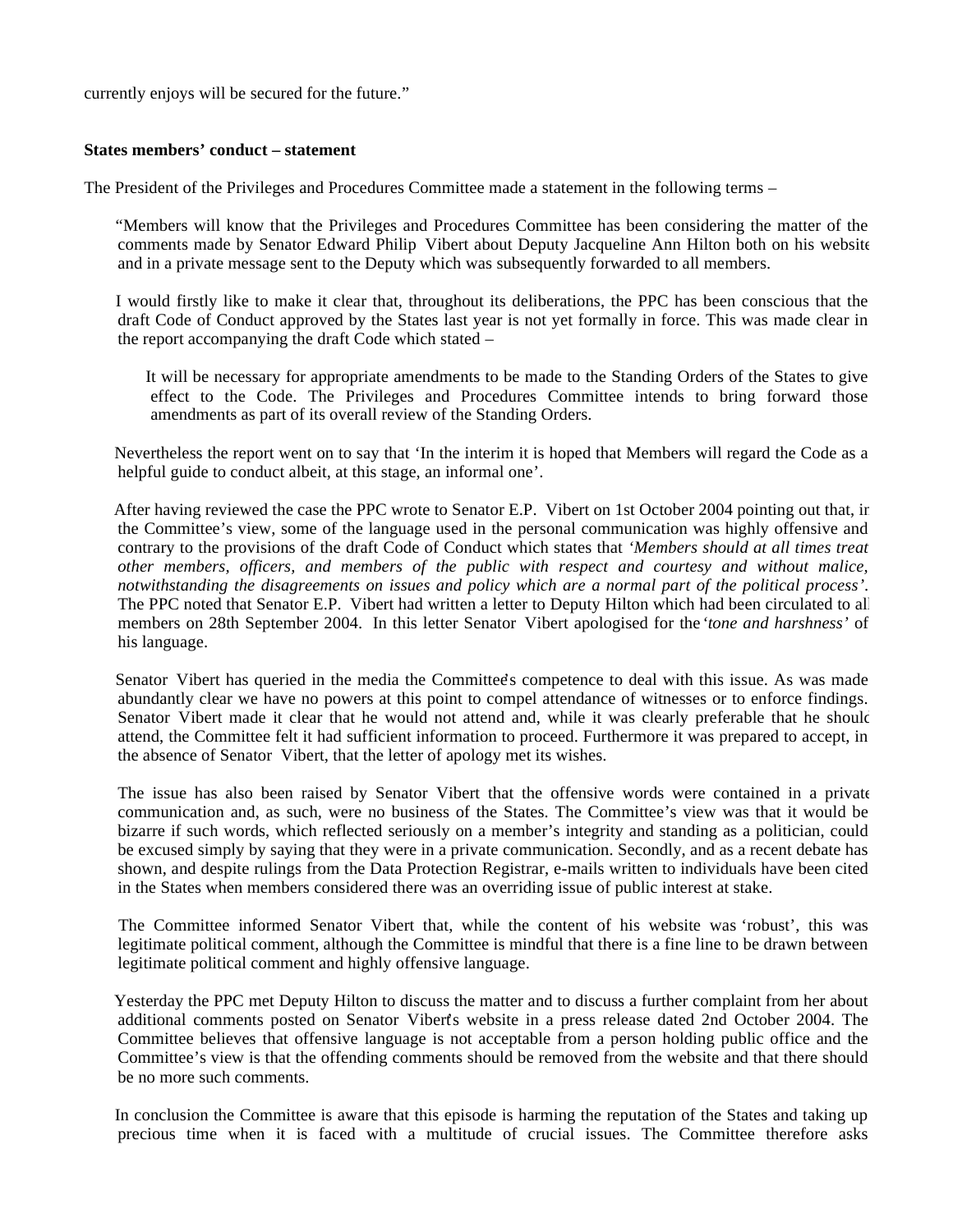Senator Vibert to seek the leave of the Bailiff to make a personal statement to read out his letter of apology and to draw a line under this matter."

#### **Planning and Building (Jersey) Law 2002 – statement**

The President of the Environment and Public Services Committee made a statement in the following terms –

 "The Environment and Public Services Committee believes the Planning and Building (Jersey) Law 2002, which was passed in this Assembly in June 2001, is long overdue for implementation.

 Its introduction has been delayed primarily because of the costs of establishing the Planning and Building Appeals Commission, which provided for third parties to have the same rights of appeal as applicants.

The Committee believes, at some stage in the future, a more accessible appeals system should be introduced.

 The Committee recognises that the chances of bringing in a new system with the attendant costs to the States, is unlikely in the short-term.

Moreover**,** it accepts that the current appeal to the Royal Court under the existing Law is a disincentive to prospective appellants, primarily on the basis of costs. They are deterred by the costs of appointing advocates, (very few have the confidence to litigate in person in an adversarial process), with no guarantee of success. Equally, they are deterred by the risk of having the Committee's costs awarded against them should they lose the appeal. The costs of appeal can easily exceed the costs of the proposed development in many cases.

 The Committee believes that it does not make good sense to forego the wider benefits of the new Law by waiting for resources to be made available to introduce the new Appeals Commission. These benefits include –

better publicity for applications;

Committee/Sub-Committee consideration of applications in public;

 simpler and more effective procedures for the designation of Sites of Special Interest and the protection of trees;

more effective enforcement procedures;

a legal requirement to maintain an up-to-date Island Plan; and,

new provisions to deal with demolitions and dangerous structures.

Appeals:

 In the interests of bringing the new Law into being as early as Spring 2005, the Committee wishes to announce that it proposes to bring an amendment to the Law to re-instate the Royal Court as the appellate body – that is, to maintain the current appeals system. This will enable the new Law to be introduced with a human rights compliant appeal process.

 The Committee has entered discussions with the Bailiff and Court Officers with a view to achieving the benefits of the Appeals Commission but under the aegis of the Royal Court. First, the Committee is investigating the possibilities for mediation to filter-out those appeals which are capable of resolution by negotiation. Secondly, it has requested the Royal Court to introduce a system which would enable appeals based solely on planning merits and which do not raise legal issues to be dealt with more informally.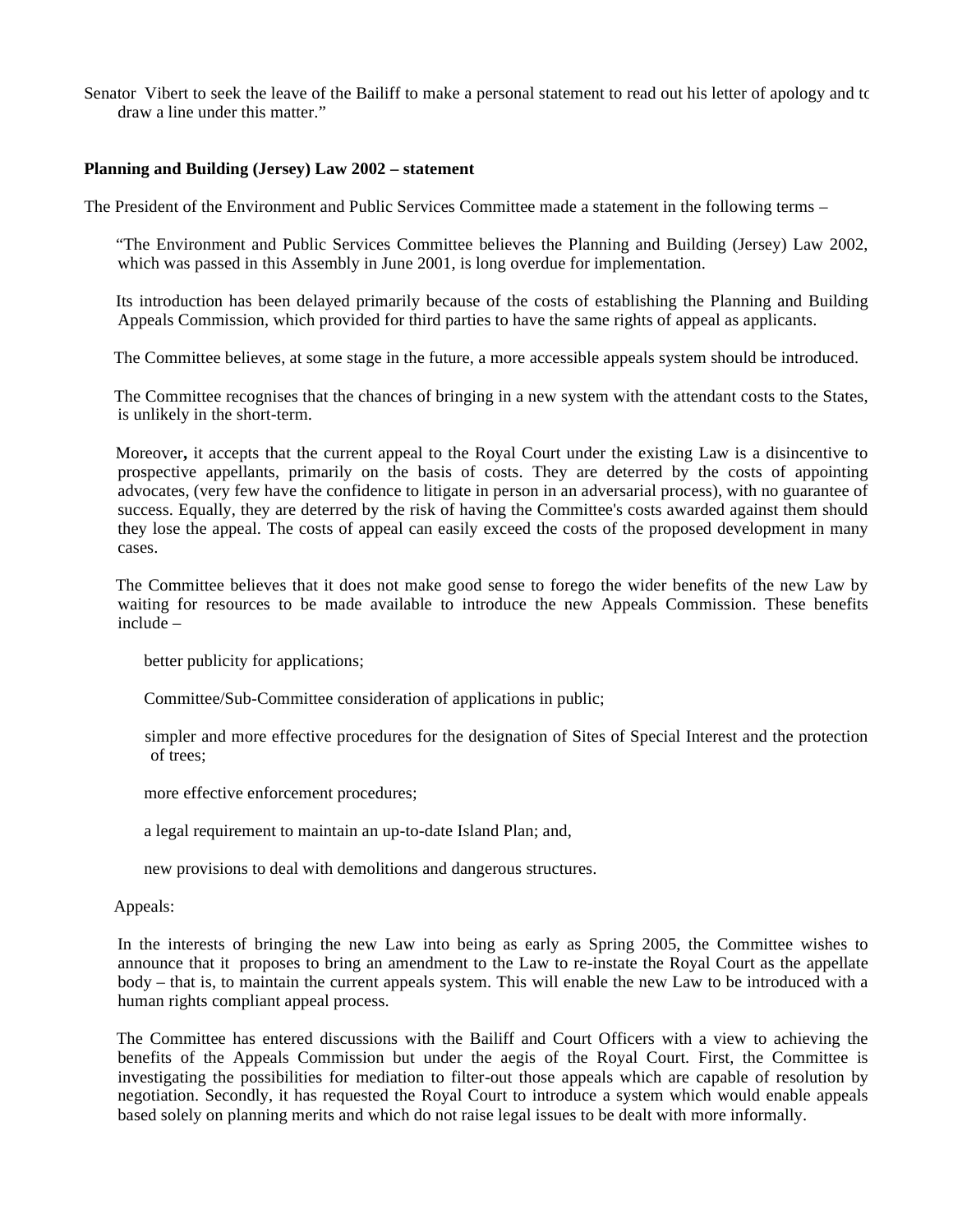We are pleased to report that the Bailiff has agreed that rules of court could be made which would allow such appeals to be progressed with more simplicity and less formality. There would be a measure of flexibility and, in general, lawyers would not be involved. We shall be consulting with the Law Society in this regard. Cases raising legal points, and other more complex cases, would continue to be dealt with under the current rules for planning appeals.

 The Committee envisages a tribunal system under the aegis of the Royal Court which would be nonadversarial, would be less expensive and would not involve awards of costs against the parties. These provisions would be implemented as soon as resources become available to deal with the additional number of appeals that would arise.

 The Committee strongly believes that such a system of appeals has a number of benefits over the provisions in the proposed new Law –

firstly, it avoids the proliferation of separately established tribunals in this small jurisdiction;

 secondly, it affords the opportunity for appeals to be heard in an appropriate manner, depending on their complexity – by mediation, by written submissions, by informal or by formal court hearings; and,

 following a brief consultation period, the Committee plans to lodge an amendment to the Law in the next month to effect these changes, which will, should the States agree, clear the way for the introduction of the new Law, with all its other benefits, in the early part of next year.

Third Party Appeals:

 The current position is that the Law which was approved by the States confers third party appeal rights on anyone who made written representations on the application.

 There is no doubt that there will be considerable bureaucracy which would significantly lengthen the appeals process and increase the costs even with the appeal route re-instated to the Royal Court.

 As members will be aware, the successor of the original Planning and Environment Committee has considered the issue of third party appeals on a number of occasions. They did not favour any third party right of appeal.

 The new Committee has considered the matter afresh and wishes it to be known that it does potentially support a more limited form of third party appeal.

 The Committee wishes to carry out public consultation on a further amendment to limit the scope of third party appeals. The Committee proposes to commence this consultation within the next few weeks with an intention to bring this matter to a successful conclusion, with an amendment to the Law early next year with any right being made available in early 2006, subject to the resolution of any budgetary issues.

 Details of the draft amendment to re-instate the Royal Court as the appellate body, as well as the proposals for a limited third party appeal will be on the<www.gov.je>later this week.

 The Committee hopes that members will agree that these two proposals will be regarded as a helpful and positive way-forward so that the many benefits of the new law can be brought into effect in the earliest possible course."

## **Jersey Telecom Limited: special tariffs for senior citizens – P.167/2004**

THE STATES commenced consideration of a proposition of the Deputy of Grouville concerning Jersey Telecom Limited: special tariffs for senior citizens, and, following discussion, adopted a proposition of Deputy Lyndon John Farnham of St. Saviour that, in accordance with a decision of the States on 26th May 2004, regarding the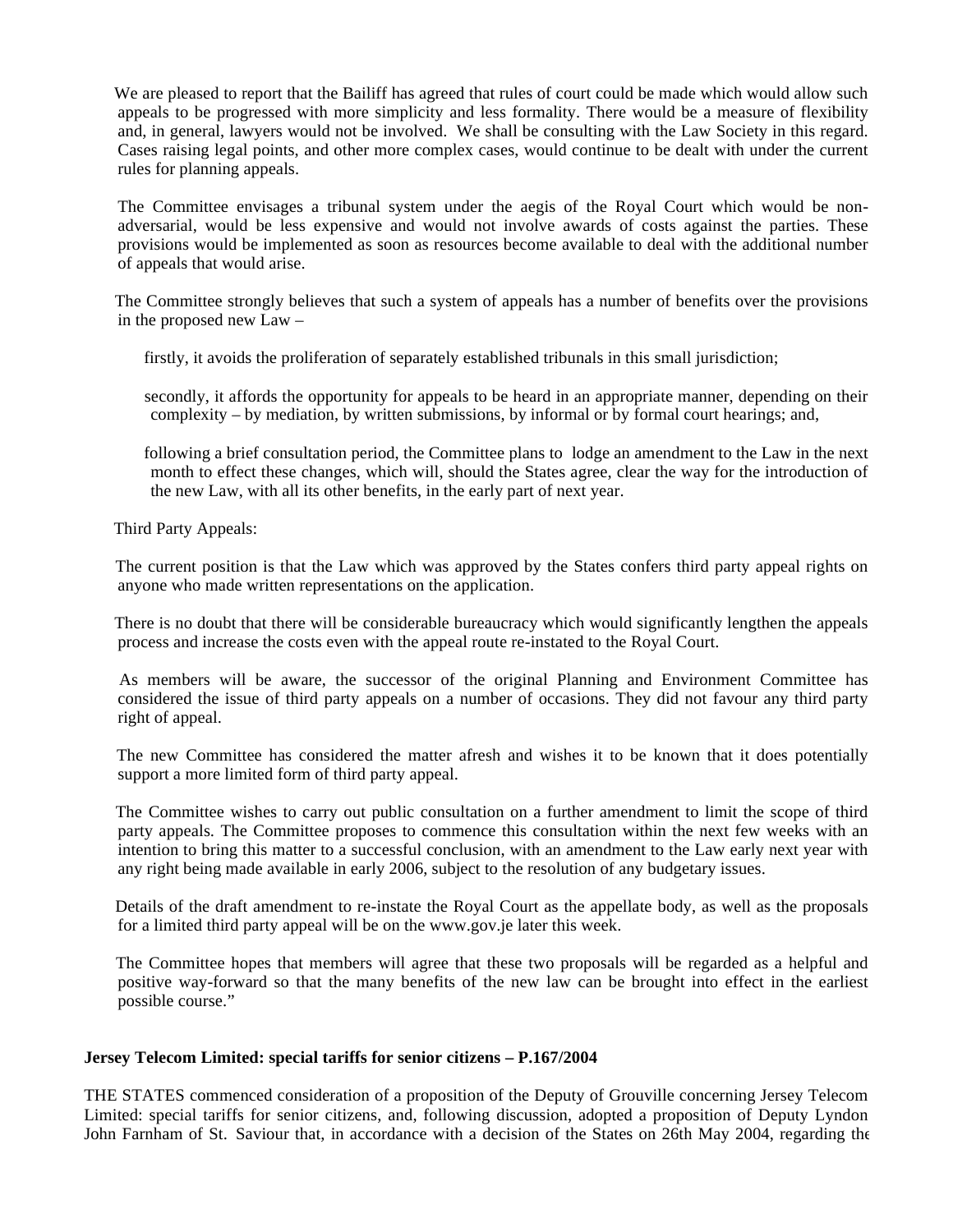closure of a debate, the question be now put.

Members present voted as follows –

| <b>POUR: 34</b>            | <b>CONTRE: 11</b>         | <b>ABSTAIN: 2</b>        |
|----------------------------|---------------------------|--------------------------|
|                            |                           |                          |
| Senator J.A. Le Maistre    | Senator S. Syvret         | Senator P.V.F. Le Claire |
| Senator L. Norman          | Senator P.F. Routier      | Deputy of Grouville      |
| Senator F.H. Walker        | Senator M.E. Vibert       |                          |
| Senator W. Kinnard         | Deputy A. Breckon (S)     |                          |
| Senator T.A. Le Sueur      | Deputy J.J. Huet (H)      |                          |
| Senator P.F.C. Ozouf       | Deputy F.G. Voisin (L)    |                          |
|                            | Deputy C.J. Scott Warren  |                          |
| Senator R.J. Shenton       | (S)                       |                          |
|                            | Deputy R.G. Le Hérissier  |                          |
| Connétable of St. Martin   | (S)                       |                          |
| Connétable of St. Ouen     | Deputy J.A. Martin(H)     |                          |
| Connétable of St. Saviour  | Deputy G.P. Southern (H)  |                          |
| Connétable of St. Brelade  | Deputy G.W.J. de Faye (H) |                          |
| Connétable of St. Mary     |                           |                          |
| Connétable of St. Clement  |                           |                          |
| Connétable of Trinity      |                           |                          |
| Connétable of St. Lawrence |                           |                          |
| Connétable of Grouville    |                           |                          |
| Connétable of St. John     |                           |                          |
| Deputy of Trinity          |                           |                          |
| Deputy R.C. Duhamel (S)    |                           |                          |
| Deputy of St. Martin       |                           |                          |
| Deputy of St. John         |                           |                          |
| Deputy T.J. Le Main (H)    |                           |                          |
| Deputy G.C.L. Baudains (C) |                           |                          |
| Deputy J.L. Dorey (H)      |                           |                          |
| Deputy P.N. Troy (B)       |                           |                          |
| Deputy L.J. Farnham (S)    |                           |                          |
| Deputy J.B. Fox (H)        |                           |                          |
| Deputy J-A. Bridge (H)     |                           |                          |
| Deputy J.A. Bernstein (B)  |                           |                          |
| Deputy of St. Ouen         |                           |                          |
| Deputy P.J.D. Ryan (H)     |                           |                          |
| Deputy M.A. Taylor (C)     |                           |                          |
| Deputy of St. Peter        |                           |                          |
| Deputy J.A. Hilton (H)     |                           |                          |

THE STATES, adopting a proposition of the Deputy of Grouville –

- (a) charged the Economic Development Committee to consult with the Jersey Competition Regulatory Authority on the subject of reduced tariffs for senior citizens and, if necessary, to give the Authority written directions to bring into effect any changes to the licence of public telecommunication operators that may be necessary to facilitate, for the time being, the provision of the reduced tariffs;
- (b) charged the Economic Development Committee to consult with the Jersey Competition Regulatory Authority on the general subject of cross-subsidisation for vulnerable groups and the role of such cross-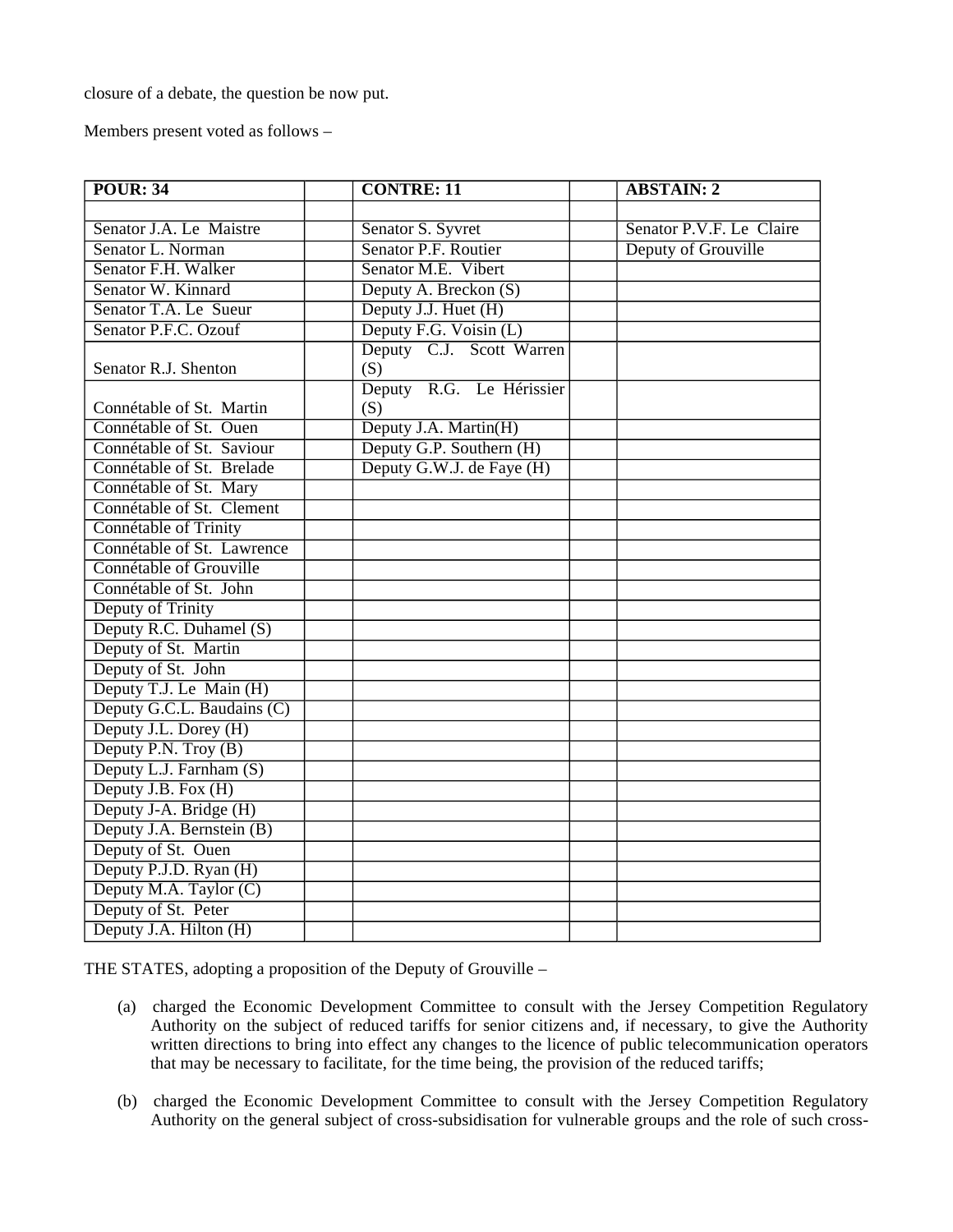subsidisation within competition policy, and to report back to the States within 6 months;

- (c) charged the Finance and Economics Committee, in its capacity as representative of the States' shareholding in Jersey Telecom Limited, to request the Board of Directors of the Company to review its decision to withdraw the present reduced tariff for senior citizens; and,
- (d) agreed that, in the event that the Board of Directors refuses to reconsider its decision in accordance with the wishes of the Assembly, the Finance and Economics Committee should take the necessary steps to convene an Extraordinary General Meeting of the Company for the purpose of ensuring that the wishes of the shareholder were implemented.

| <b>POUR: 47</b>              | <b>CONTRE: 0</b> | <b>ABSTAIN: 0</b> |
|------------------------------|------------------|-------------------|
|                              |                  |                   |
| Senator J.A. Le Maistre      |                  |                   |
| Senator S. Syvret            |                  |                   |
| Senator L. Norman            |                  |                   |
| Senator F.H. Walker          |                  |                   |
| Senator W. Kinnard           |                  |                   |
| Senator T.A. Le Sueur        |                  |                   |
| Senator P.V.F. Le Claire     |                  |                   |
| Senator P.F. Routier         |                  |                   |
| Senator M.E. Vibert          |                  |                   |
| Senator P.F.C. Ozouf         |                  |                   |
| Senator R.J. Shenton         |                  |                   |
| Connétable of St. Martin     |                  |                   |
| Connétable of St. Ouen       |                  |                   |
| Connétable of St. Saviour    |                  |                   |
| Connétable of St. Brelade    |                  |                   |
| Connétable of St. Mary       |                  |                   |
| Connétable of St. Clement    |                  |                   |
| Connétable of Trinity        |                  |                   |
| Connétable of St. Lawrence   |                  |                   |
| Connétable of Grouville      |                  |                   |
| Connétable of St. John       |                  |                   |
| Deputy of Trinity            |                  |                   |
| Deputy R.C. Duhamel (S)      |                  |                   |
| Deputy A. Breckon (S)        |                  |                   |
| Deputy J.J. Huet (H)         |                  |                   |
| Deputy of St. Martin         |                  |                   |
| Deputy of St. John           |                  |                   |
| Deputy T.J. Le Main (H)      |                  |                   |
| Deputy G.C.L. Baudains (C)   |                  |                   |
| Deputy J.L. Dorey (H)        |                  |                   |
| Deputy P.N. Troy (B)         |                  |                   |
| Deputy F.G. Voisin (L)       |                  |                   |
| Deputy C.J. Scott Warren (S) |                  |                   |
| Deputy L.J. Farnham (S)      |                  |                   |
| Deputy R.G. Le Hérissier (S) |                  |                   |
| Deputy J.B. Fox (H)          |                  |                   |
| Deputy J-A. Bridge (H)       |                  |                   |
| Deputy J.A. Martin (H)       |                  |                   |
|                              |                  |                   |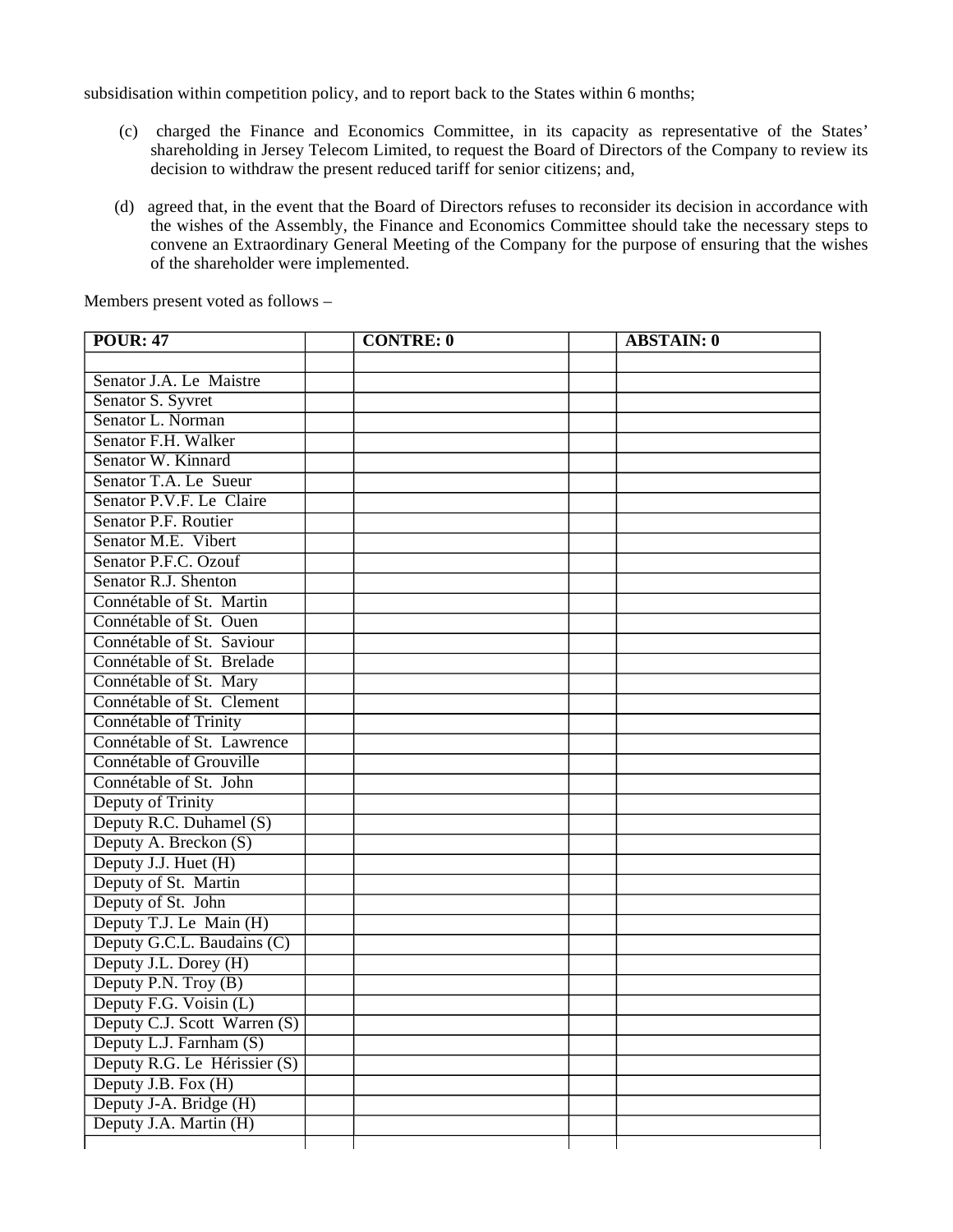| Deputy G.P. Southern (H)  |  |  |
|---------------------------|--|--|
| Deputy J.A. Bernstein (B) |  |  |
| Deputy of St. Ouen        |  |  |
| Deputy P.J.D. Ryan (H)    |  |  |
| Deputy M.A. Taylor (C)    |  |  |
| Deputy of Grouville       |  |  |
| Deputy of St. Peter       |  |  |
| Deputy J.A. Hilton (H)    |  |  |
| Deputy G.W.J. de Faye (H) |  |  |

## **Draft Drainage (Jersey) Law 200- P.193/2003 Amendments, Amendment (2) –** *(re-issue)*

THE STATES commenced consideration of the draft Drainage (Jersey) Law 200-, of the Environment and Public Services Committee and adopted the preamble and Articles 1 to 3 and Schedule 1.

Article 4 was adopted, the States having adopted an amendment of the Environment and Public Services Committee that for Article 4  $(5)$  the following paragraph be substituted –

"(5) If  $-$ 

- (a) the Committee in writing, for the purposes of or in connection with the assessment of the amounts of fees or charges in accordance with paragraph (3)(e), requests the Connétable of a Parish to furnish to the Committee a copy of the Rates List of the Parish or of any part of that list; and
- (b) the Committee pays the reasonable costs of the Parish of complying with the request,

the Connétable shall comply with the request."*.*

| <b>POUR: 36</b>            | <b>CONTRE: 8</b>           | <b>ABSTAIN: 0</b> |
|----------------------------|----------------------------|-------------------|
|                            |                            |                   |
| Senator F.H. Walker        | Senator J.A. Le Maistre    |                   |
| Senator T.A. Le Sueur      | Senator W. Kinnard         |                   |
| Senator P.F. Routier       | Senator P.V.F. Le Claire   |                   |
| Senator M.E. Vibert        | Deputy A. Breckon (S)      |                   |
| Senator P.F.C. Ozouf       | Deputy G.C.L. Baudains (C) |                   |
| Senator R.J. Shenton       | Deputy J.A. Martin (H)     |                   |
| Connétable of St. Martin   | Deputy G.P. Southern (H)   |                   |
| Connétable of St. Saviour  | Deputy of St. Ouen         |                   |
| Connétable of St. Brelade  |                            |                   |
| Connétable of St. Mary     |                            |                   |
| Connétable of St. Clement  |                            |                   |
| Connétable of Trinity      |                            |                   |
| Connétable of St. Lawrence |                            |                   |
| Connétable of Grouville    |                            |                   |
| Connétable of St. John     |                            |                   |
| Deputy of Trinity          |                            |                   |
| Deputy J.J. Huet (H)       |                            |                   |
| Deputy of St. Martin       |                            |                   |
| Deputy of St. John         |                            |                   |
| Deputy T.J. Le Main (H)    |                            |                   |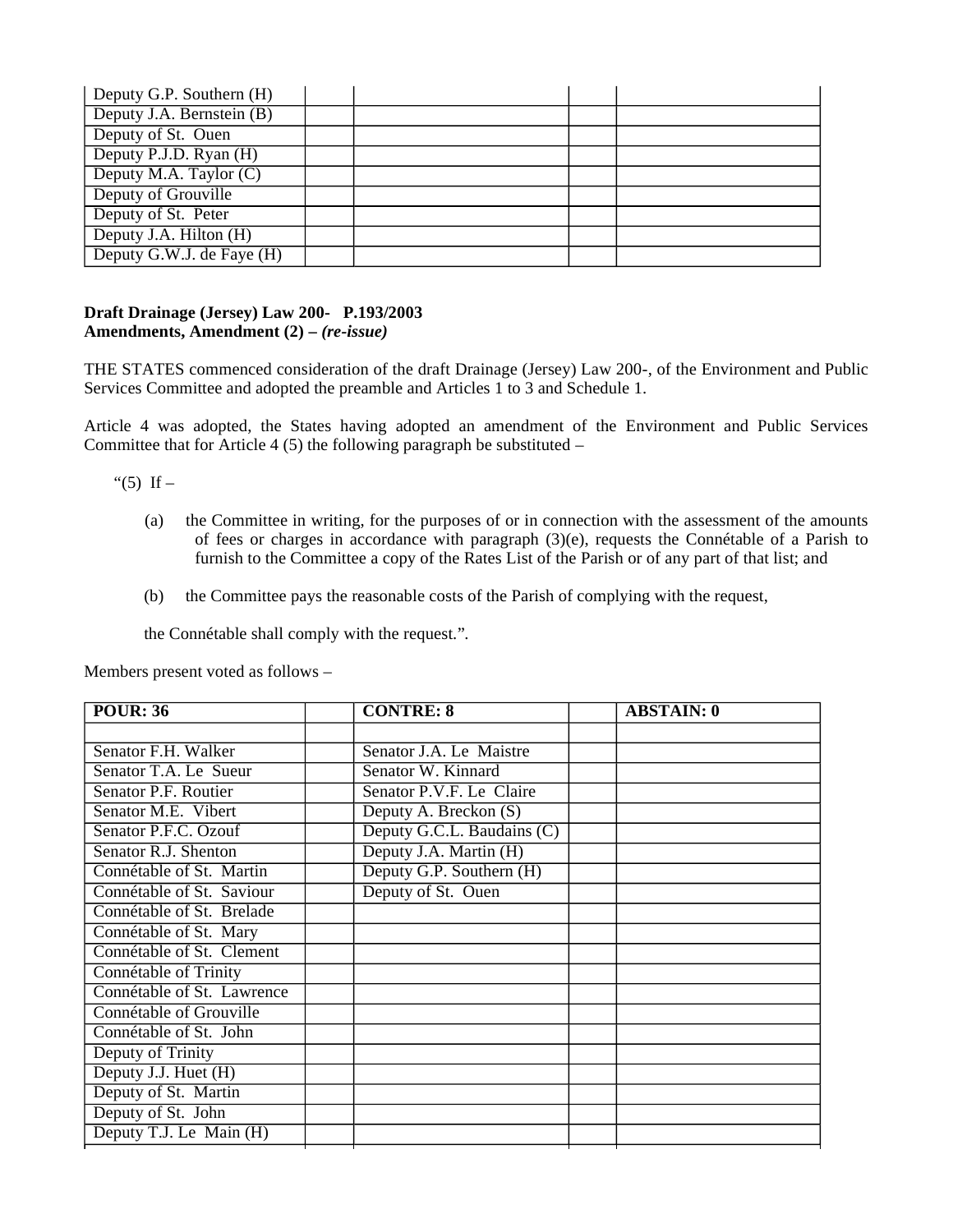| Deputy M.F. Dubras (L)       |  |  |
|------------------------------|--|--|
| Deputy J.L. Dorey (H)        |  |  |
| Deputy P.N. Troy (B)         |  |  |
| Deputy F.G. Voisin (L)       |  |  |
| Deputy C.J. Scott Warren (S) |  |  |
| Deputy R.G. Le Hérissier (S) |  |  |
| Deputy J.B. Fox (H)          |  |  |
| Deputy J-A. Bridge (H)       |  |  |
| Deputy J.A. Bernstein (B)    |  |  |
| Deputy of St. Mary           |  |  |
| Deputy P.J.D. Ryan (H)       |  |  |
| Deputy M.A. Taylor (C)       |  |  |
| Deputy of Grouville          |  |  |
| Deputy of St. Peter          |  |  |
| Deputy J.A. Hilton (H)       |  |  |
| Deputy G.W.J. de Faye (H)    |  |  |

Articles 5 to 7 were adopted, the States having adopted an amendment of the Environment and Public Services Committee that in Article  $7(1)(a)$  there be inserted the word "or" after the semicolon.

Article 8 was adopted.

| <b>POUR: 34</b>              | <b>CONTRE: 3</b>           | <b>ABSTAIN: 0</b> |
|------------------------------|----------------------------|-------------------|
|                              |                            |                   |
| Senator J.A. Le Maistre      | Deputy R.C. Duhamel (S)    |                   |
| Senator L. Norman            | Deputy of St. John         |                   |
| Senator W. Kinnard           | Deputy G.C.L. Baudains (C) |                   |
| Senator P.V.F. Le Claire     |                            |                   |
| Senator M.E. Vibert          |                            |                   |
| Senator P.F.C. Ozouf         |                            |                   |
| Senator R.J. Shenton         |                            |                   |
| Connétable of St. Ouen       |                            |                   |
| Connétable of St. Saviour    |                            |                   |
| Connétable of St. Brelade    |                            |                   |
| Connétable of St. Clement    |                            |                   |
| Connétable of Trinity        |                            |                   |
| Connétable of St. Lawrence   |                            |                   |
| Connétable of St. John       |                            |                   |
| Deputy A. Breckon (S)        |                            |                   |
| Deputy J.J. Huet (H)         |                            |                   |
| Deputy of St. Martin         |                            |                   |
| Deputy T.J. Le Main (H)      |                            |                   |
| Deputy M.F. Dubras (L)       |                            |                   |
| Deputy J.L. Dorey (H)        |                            |                   |
| Deputy P.N. Troy (B)         |                            |                   |
| Deputy F.G. Voisin (L)       |                            |                   |
| Deputy C.J. Scott Warren (S) |                            |                   |
| Deputy R.G. Le Hérissier (S) |                            |                   |
| Deputy J-A. Bridge (H)       |                            |                   |
| Deputy J.A. Martin (H)       |                            |                   |
| Deputy G.P. Southern (H)     |                            |                   |
|                              |                            |                   |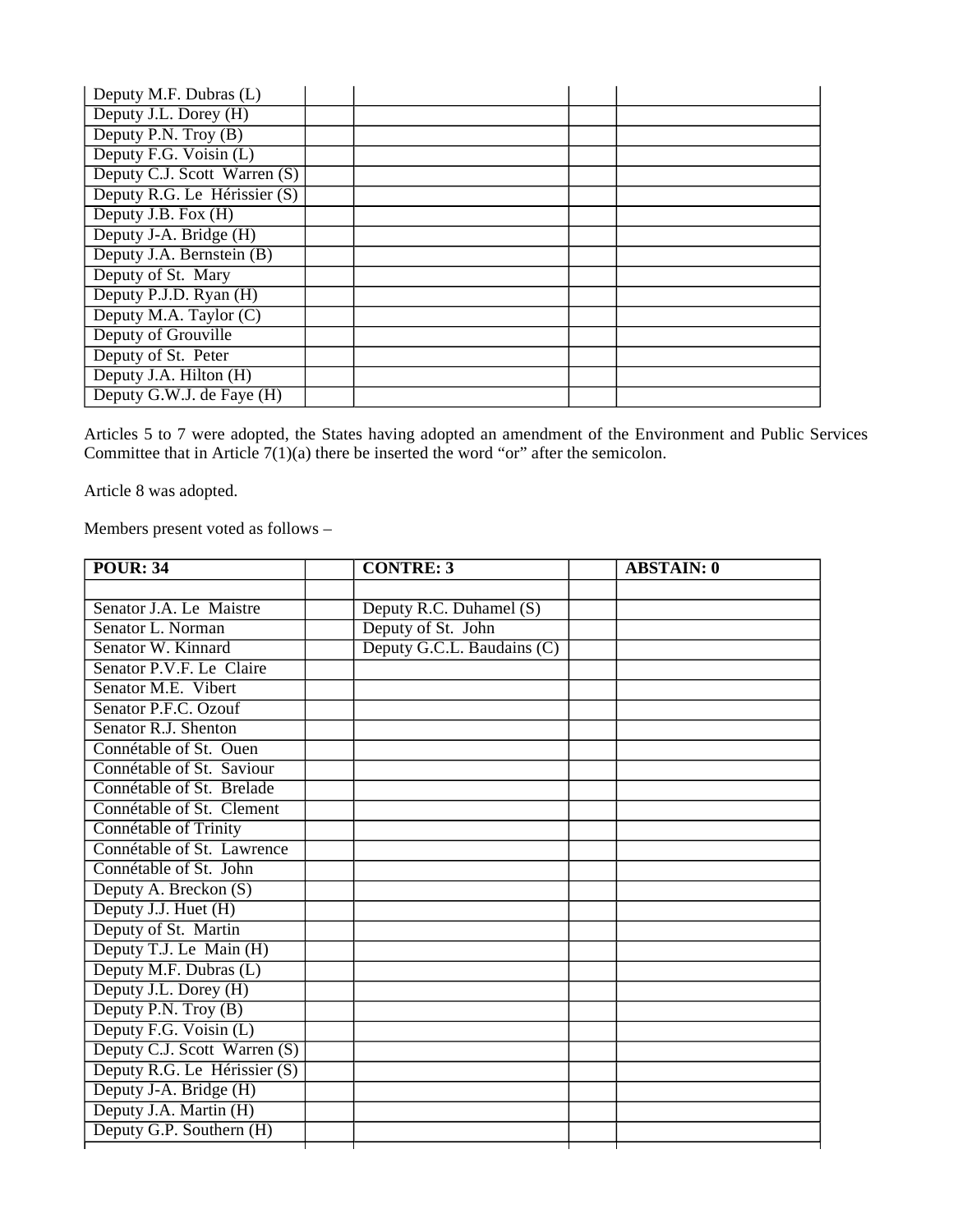| Deputy J.A. Bernstein (B)              |  |  |
|----------------------------------------|--|--|
| Deputy of St. Mary                     |  |  |
| Deputy of St. Ouen                     |  |  |
| Deputy $\overline{M.A}$ . Taylor $(C)$ |  |  |
| Deputy of St. Peter                    |  |  |
| Deputy J.A. Hilton $(H)$               |  |  |
| Deputy G.W.J. de Faye (H)              |  |  |

Articles 9 to 19 were adopted.

Members present voted as follows –

| <b>POUR: 37</b>              | <b>CONTRE: 1</b>           | <b>ABSTAIN: 0</b> |
|------------------------------|----------------------------|-------------------|
|                              |                            |                   |
| Senator J.A. Le Maistre      | Deputy G.C.L. Baudains (C) |                   |
| Senator L. Norman            |                            |                   |
| Senator W. Kinnard           |                            |                   |
| Senator P.V.F. Le Claire     |                            |                   |
| Senator M.E. Vibert          |                            |                   |
| Senator P.F.C. Ozouf         |                            |                   |
| Senator R.J. Shenton         |                            |                   |
| Connétable of St. Ouen       |                            |                   |
| Connétable of St. Saviour    |                            |                   |
| Connétable of St. Brelade    |                            |                   |
| Connétable of St. Clement    |                            |                   |
| Connétable of Trinity        |                            |                   |
| Connétable of St. Lawrence   |                            |                   |
| Connétable of St. John       |                            |                   |
| Deputy R.C. Duhamel (S)      |                            |                   |
| Deputy A. Breckon (S)        |                            |                   |
| Deputy J.J. Huet (H)         |                            |                   |
| Deputy of St. Martin         |                            |                   |
| Deputy of St. John           |                            |                   |
| Deputy T.J. Le Main (H)      |                            |                   |
| Deputy M.F. Dubras (L)       |                            |                   |
| Deputy J.L. Dorey (H)        |                            |                   |
| Deputy P.N. Troy (B)         |                            |                   |
| Deputy F.G. Voisin (L)       |                            |                   |
| Deputy C.J. Scott Warren (S) |                            |                   |
| Deputy R.G. Le Hérissier (S) |                            |                   |
| Deputy J-A. Bridge (H)       |                            |                   |
| Deputy J.A. Martin (H)       |                            |                   |
| Deputy G.P. Southern (H)     |                            |                   |
| Deputy J.A. Bernstein (B)    |                            |                   |
| Deputy of St. Mary           |                            |                   |
| Deputy of St. Ouen           |                            |                   |
| Deputy P.J.D. Ryan (H)       |                            |                   |
| Deputy M.A. Taylor (C)       |                            |                   |
| Deputy of St. Peter          |                            |                   |
| Deputy J.A. Hilton (H)       |                            |                   |
| Deputy G.W.J. de Faye (H)    |                            |                   |

Articles 20 to 27 were adopted.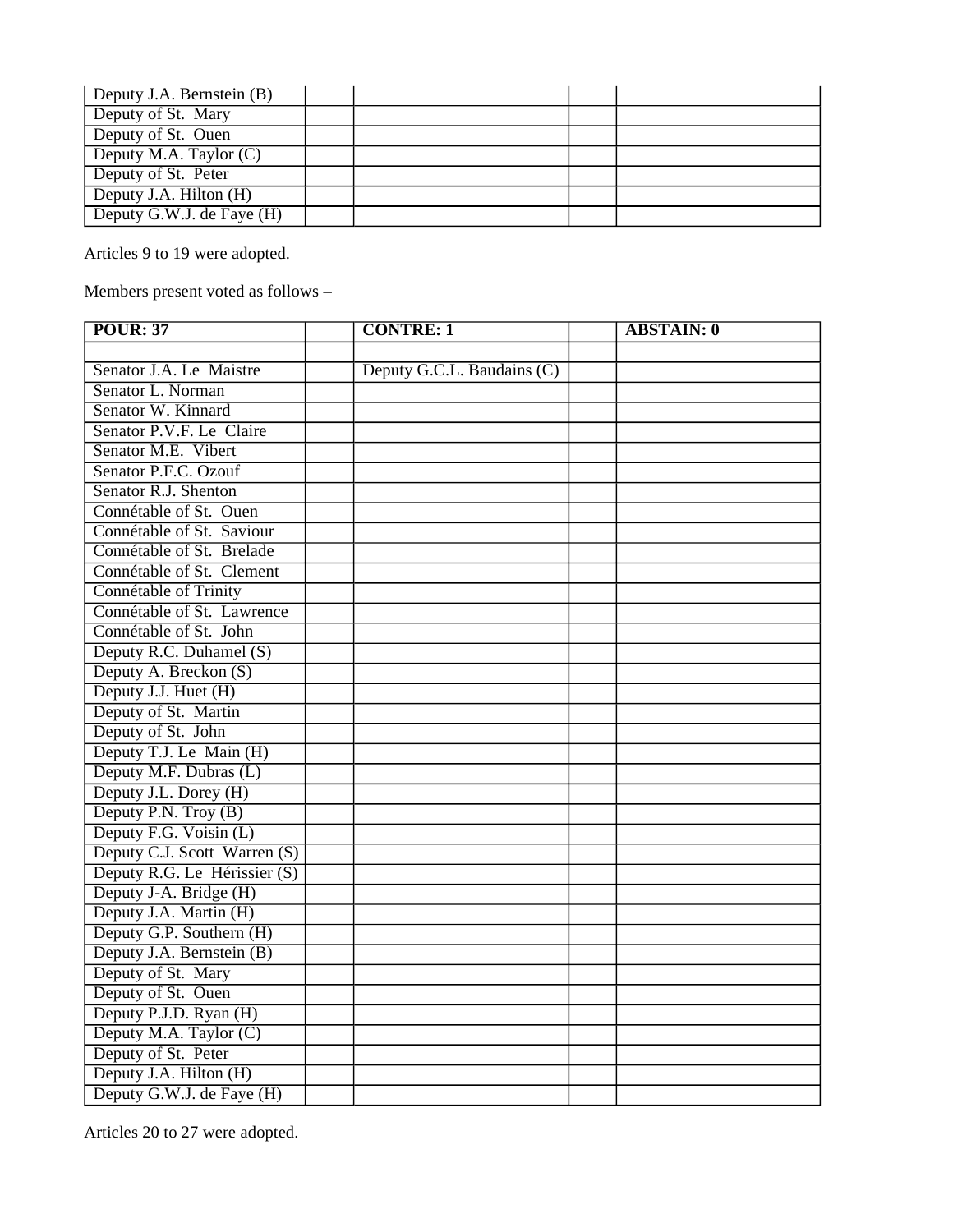Articles 28 to 31 were adopted.

Members present voted as follows –

| <b>POUR: 27</b>              | <b>CONTRE: 1</b>        | <b>ABSTAIN: 0</b> |
|------------------------------|-------------------------|-------------------|
|                              |                         |                   |
| Senator J.A. Le Maistre      | Deputy R.C. Duhamel (S) |                   |
| Senator W. Kinnard           |                         |                   |
| Senator P.F. Routier         |                         |                   |
| Senator P.F.C. Ozouf         |                         |                   |
| Connétable of St. Ouen       |                         |                   |
| Connétable of St. Brelade    |                         |                   |
| Connétable of St. Mary       |                         |                   |
| Connétable of St. Clement    |                         |                   |
| Connétable of Trinity        |                         |                   |
| Connétable of Grouville      |                         |                   |
| Connétable of St. John       |                         |                   |
| Deputy of Trinity            |                         |                   |
| Deputy A. Breckon (S)        |                         |                   |
| Deputy J.J. Huet (H)         |                         |                   |
| Deputy of St. Martin         |                         |                   |
| Deputy T.J. Le Main (H)      |                         |                   |
| Deputy M.F. Dubras (L)       |                         |                   |
| Deputy J.L. Dorey (H)        |                         |                   |
| Deputy F.G. Voisin (L)       |                         |                   |
| Deputy C.J. Scott Warren (S) |                         |                   |
| Deputy R.G. Le Hérissier (S) |                         |                   |
| Deputy J.B. Fox (H)          |                         |                   |
| Deputy J.A. Martin (H)       |                         |                   |
| Deputy of St. Mary           |                         |                   |
| Deputy M.A. Taylor (C)       |                         |                   |
| Deputy J.A. Hilton (H)       |                         |                   |
| Deputy G.W.J. de Faye (H)    |                         |                   |

Articles 32 to 37 were adopted, the States having adopted an amendment of the Environment and Public Services Committee that in Article 34(4) there be deleted the words "of this Article".

Article 38, and Articles 39 to 54 together with Schedules 2 and 3 were adopted, the States having adopted amendments of the Environment and Public Services Committee that in Article 42(1)(c) there be substituted the figures "22(1)" for the figures "22(2)", and that in Article 49(1) there be substituted the words "the Bailiff or a Jurat" for the words "the Bailiff, a Jurat or the Magistrate or Sous-Magistrat".

Article 55 was adopted.

THE STATES, subject to the sanction of Her Most Excellent Majesty in Council, adopted a Law entitled the Drainage (Jersey) Law 200-.

## **Change in Presidency**

The Bailiff retired from the Chair during consideration of Article 4 of the draft Drainage (Jersey) Law 200- of the Environment and Public Services Committee, (P.193/2003 lodged "au Greffe" on 16th December 2003), and the draft Drainage (Jersey) Law 200- (P.193/2003): amendments, also of the Environment and Public Services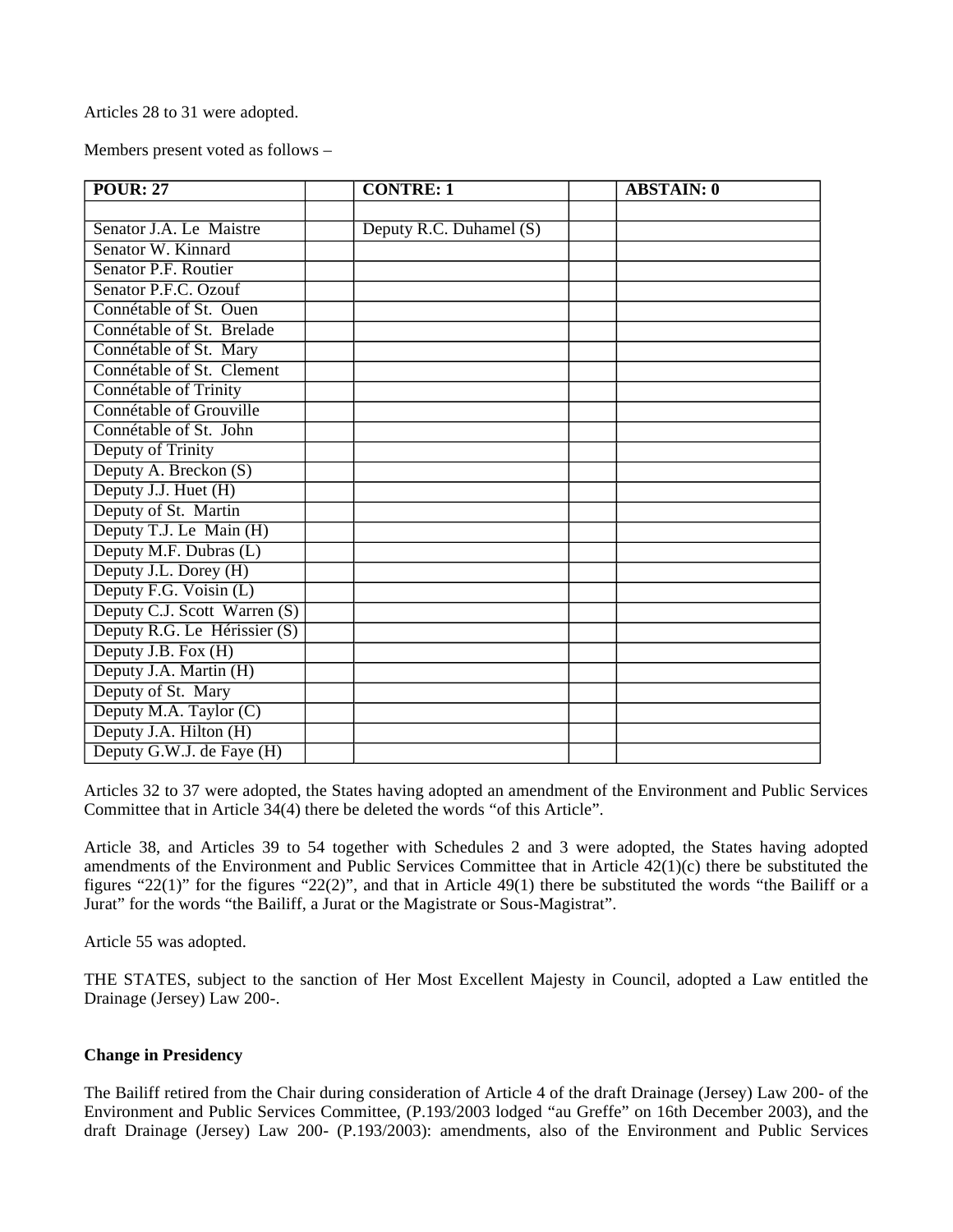Committee, lodged "au Greffe" on 20th April 2004), and the meeting continued under the Presidency of Mr. Michael Nelson de la Haye, Greffier of the States.

## **Bus Service Tendering Process: Committee of Inquiry – membership – P.165/2004**

THE STATES, adopting a proposition of the Policy and Resources Committee, referred to their Act dated 9th March 2004, in which they agreed to approve the appointment of a Committee of Inquiry to investigate fully the relevant circumstances surrounding the tender process and the award of the contract for the provision of a bus service in Jersey and –

- (a) appointed the following persons as members of the Committee of Inquiry
	- (i) Mr. Huw Owen John Richard Shepheard (President),
	- (ii) Mr. Trevor Peter Garrett, and
	- (iii) Mr. Christopher John Blackstone
- (b) agreed, in accordance with Article 36B(2) of the States of Jersey Law 1966, as amended
	- (i) that Mr. Garrett should, if required, preside in the absence of the President; and
	- (ii) that the quorum of the Committee should be 2.

Senator Edward Philip Vibert and Deputy Maurice François Dubras of St. Lawrence declared an interest an withdrew from the Chamber prior to the consideration of the proposition of the Policy and Resources Committee concerning the Bus Service Tendering Process: Committee of Inquiry – membership.

#### **Change in Presidency**

The Bailiff returned to the Chamber during consideration of the proposition of the Environment and Public Services Committee concerning the Bus Service Tendering Process: Committee of Inquiry – membership, (P.165/2004 lodged "au Greffe" on 28th September 2004), and the meeting continued under his Presidency.

#### **Attendance Allowance Board: appointment of member – P.164/2004**

THE STATES, adopting a proposition of the Employment and Social Security Committee, appointed Dr. Robert Howard as a member of the Attendance Allowance Board in pursuance of Article 4 of the Attendance Allowance (Jersey) Law 1973, for the period ending 31st March 2006.

#### **Area of land, St. Brelade, adjacent to L53, L53A and L65 Garage site, L'Avenue de la Commune, St. Peter: transfer of administration – P.149/2004 Comments**

THE STATES, adopting a proposition of the Harbours and Airport Committee –

 (a) approved the transfer of administration from the Harbours and Airport Committee to the Housing Committee of an area of land totalling approximately 298 square metres (3,208 square feet) which lay in St. Brelade between the L53, L53A & L65 Garage Site, l'Avenue de la Commune, St. Peter and the access road to Le Clos Saut Falluet housing estate, St. Brelade, as shown hatched on Drawing No. 9/1698/501; and,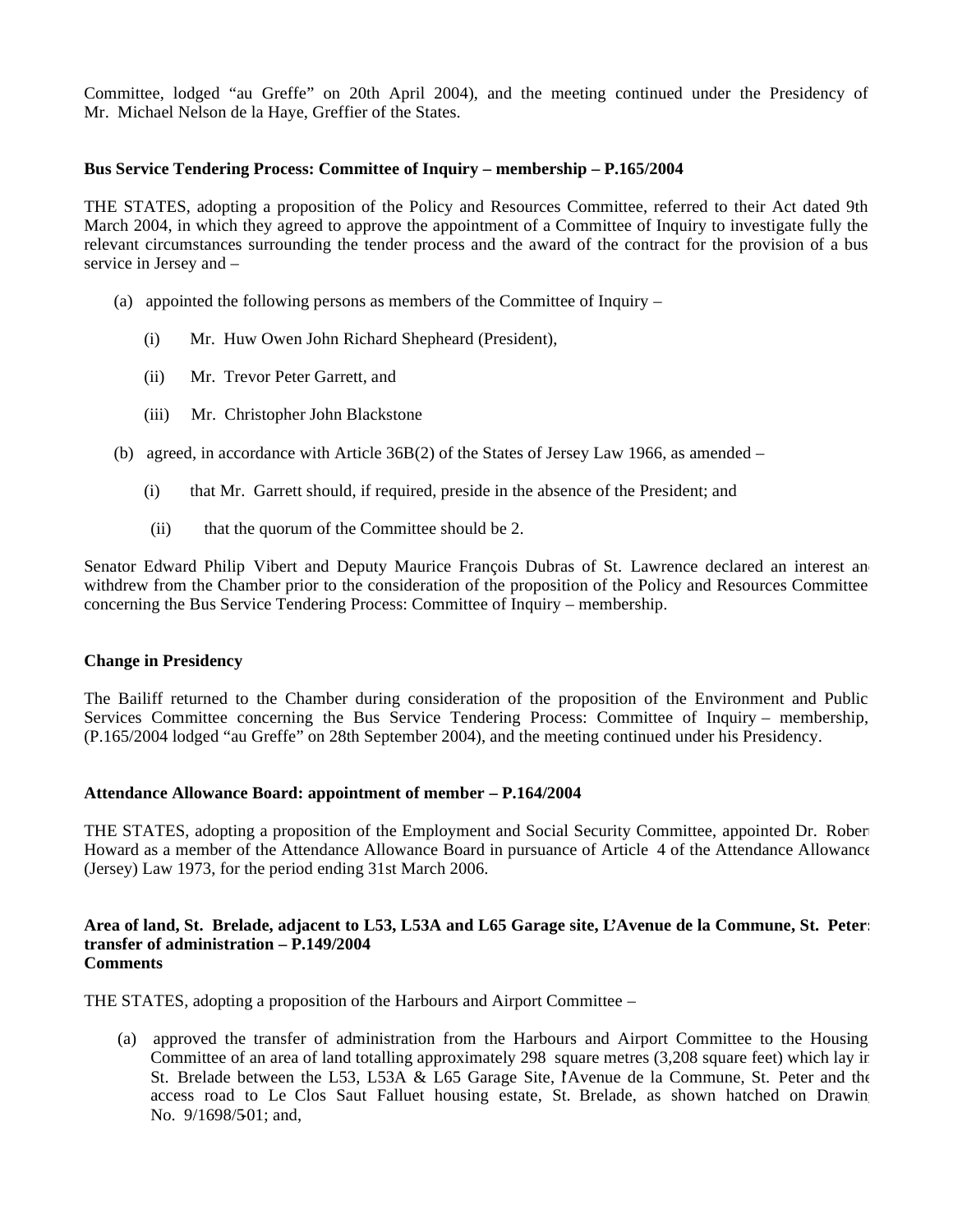(b) authorised the Greffier of the States to sign the said drawing on behalf of the States.

## **Draft Public Holidays and Bank Holidays (Jersey) Act 200- P.56/2004 Comments**

THE STATES commenced consideration of the draft Public Holidays and Bank Holidays (Jersey) Act 200-, and, after discussion, rejected a proposition of Deputy Francis Gerald Voisin of St. Lawrence that the matter be referred back to the Committee.

Members present voted as follows –

| <b>POUR: 17</b>            | <b>CONTRE: 31</b>          | <b>ABSTAIN: 1</b>   |
|----------------------------|----------------------------|---------------------|
|                            |                            |                     |
| Senator L. Norman          | Senator J.A. Le Maistre    | Senator E.P. Vibert |
| Senator F.H. Walker        | Senator S. Syvret          |                     |
| Senator T.A. Le Sueur      | Senator W. Kinnard         |                     |
| Senator P.F. Routier       | Senator P.V.F. Le Claire   |                     |
| Senator M.E. Vibert        | Senator R.J. Shenton       |                     |
| Senator P.F.C. Ozouf       | Connétable of St. Ouen     |                     |
| Connétable of St. Lawrence | Connétable of St. Saviour  |                     |
| Deputy J.J. Huet (H)       | Connétable of St. Brelade  |                     |
| Deputy T.J. Le Main (H)    | Connétable of St. Mary     |                     |
| Deputy M.F. Dubras (L)     | Connétable of St. Clement  |                     |
| Deputy J.L. Dorey (H)      | Connétable of Trinity      |                     |
| Deputy F.G. Voisin (L)     | Connétable of Grouville    |                     |
| Deputy L.J. Farnham (S)    | Connétable of St. John     |                     |
| Deputy J.A. Bernstein (B)  | Deputy of Trinity          |                     |
| Deputy of St. Mary         | Deputy R.C. Duhamel (S)    |                     |
| Deputy P.J.D. Ryan (H)     | Deputy A. Breckon (S)      |                     |
| Deputy M.A. Taylor (C)     | Deputy of St. Martin       |                     |
|                            | Deputy of St. John         |                     |
|                            | Deputy G.C.L. Baudains (C) |                     |
|                            | Deputy P.N. Troy (B)       |                     |
|                            | Deputy C.J. Scott Warren   |                     |
|                            | (S)                        |                     |
|                            | Deputy R.G. Le Hérissier   |                     |
|                            | (S)                        |                     |
|                            | Deputy J.B. Fox (H)        |                     |
|                            | Deputy J-A. Bridge (H)     |                     |
|                            | Deputy J.A. Martin (H)     |                     |
|                            | Deputy G.P. Southern (H)   |                     |
|                            | Deputy of St. Ouen         |                     |
|                            | Deputy of Grouville        |                     |
|                            | Deputy of St. Peter        |                     |
|                            | Deputy J.A. Hilton (H)     |                     |
|                            | Deputy G.W.J. de Faye (H)  |                     |

THE STATES, in pursuance of Article 2 of the Public Holidays and Bank Holidays (Jersey) Law 1951, made an Act entitled the Public Holidays and Bank Holidays (Jersey) Act 2004.